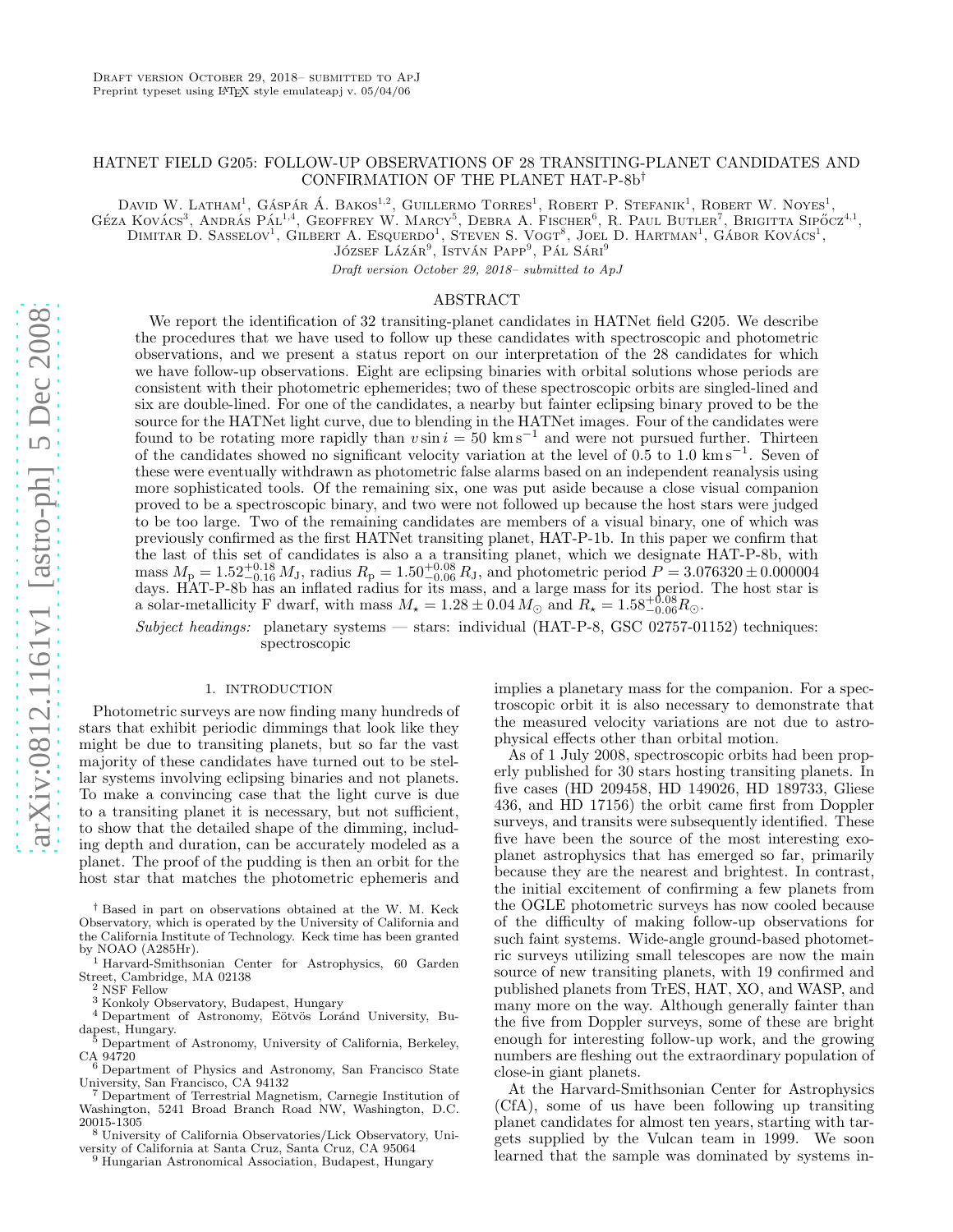volving eclipsing binaries (Latham 2003). Indeed, we have not yet been able to confirm that any of the 66 Vulcan candidates that we observed are actually planets. More recently, two other wide-angle surveys, TrES and HATNet, have been the source of a large number of transiting-planet candidates that have been followed up initially at CfA. As of 1 July 2008 a total of 811 candidates from these two surveys had been observed or scheduled for observations, but as of 1 July 2008 only 11 of these had led to proper publication as confirmed planets.

Over the years our procedures for reducing and analyzing HATNet photometry and for identifying good transiting-planet candidates have evolved considerably, and we have encountered a variety of stellar systems that can mimic transiting planets. Thus one of the goals of this paper is to report our present procedures and some of the lessons learned. A second, and perhaps more important goal is to document the false positives that we have identified in the process of our work to follow up candidates identified in HATNet field G205. As more of the sky gets covered by wide-angle surveys, it is inevitable that some of the same candidates will be identified by more than one survey. Ways must be found to document the follow-up work that has already been done, to avoid wasteful duplication of effort. Last, but not least, we confirm and characterize HAT-P-8b, a second planet to join with HAT-P-1b in field G205.

### 2. PHOTOMETRIC DETECTION

The HATNet telescopes HAT-5, HAT-6, HAT-8 and HAT-9 (HATNet; Bakos et al. 2002, 2004) observed HATNet field G205, centered at  $\alpha = 22^{\text{h}}56^{\text{m}}$ ,  $\delta =$ +37◦30′ , on a nightly basis between 2003 September 29 and 2004 February 1, and between 2006 July 3 and 2006 July 24. Exposures of 5 minutes were obtained at a 5.5-minute cadence whenever conditions permitted; all in all 4460 exposures were secured, each yielding photometric measurements for approximately 45, 000 stars in the field down to  $I \sim 14.0$  mag. The field was observed in network mode, exploiting the longitude separation between HAT-5/6, stationed at the Smithsonian Astrophysical Observatory's (SAO) Fred Lawrence Whipple Observatory (FLWO) on Mount Hopkins in Arizona  $(\lambda = 111 \text{°W})$ , and HAT-8/9, installed on the rooftop of SAO's Submillimeter Array building atop Mauna Kea, Hawaii ( $\lambda = 155$ °W).

At the time of the early reduction of HATNet frames and the initial search for planet candidates, starting in the Fall of 2003, our tools and strategies were much less developed than now. Although the Box Least Squares  $(BLS; Kovács et al. 2002) algorithm was already in rou$ tine use to search for periodic transit-like dips, the light curves themselves were still plagued by a variety of subtle trends. Some of these trends were not understood, and our intense effort to suppress them led to the development of the Trend Filtering Algorithm (TFA; Kovács et al. 2005). Later we gained a better understanding of the trends, and some were associated with "external parameters", such as sub-pixel position, airmass, stellar profile parameters, and the topology of other objects around the selected star. This led to the development of the External Parameter Decorrelation technique (EPD, described briefly in Bakos et al. 2007), whereby we first correct

for trends that have known underlying parameters. The EPD corrected light curves are then processed with TFA.

In the early reductions, these tools were simply not available. Thus, a variety of effects such as subtle outof-transit variations or color-dependent trends with atmospheric extinction went unrecognized or uncorrected, leading to i) undetected shallow transits, and ii) false alarms due to remaining trends. Furthermore, we were anxious to confirm our first HATNet transiting planet, and there was a strong temptation to retain as many candidates as possible for follow-up observations, including some where the detection of transit events was marginal. Field "G205" reductions witnessed all these changes, and the resulting candidate list is thus somewhat inhomogeneous.

The current pipeline, using multi-aperture photometry, EPD, TFA, and careful multi-step selection procedures, allows us to detect transit events for fainter stars. In addition, our rate of photometric false alarms has declined, thanks both to the improved photometry and several years of additional experience in how to evaluate the reliability of a possible detection.

Periodic transit-like dips in brightness were identified initially for 31 HATNet targets in field G205. These candidates are listed in Table 1, where we provide the internal HATNet candidate identification (HTR stands for HATNet TRansit candidate), position, estimated V magnitude, proper motion in mas  $yr^{-1}$ , and  $J - K_s$  color from the Two Micron All-Sky Survey (2MASS; Skrutskie et al. 2006). The periods that are given to two decimal places are from the original analysis of the light curves for periodic transits, while the periods that are accompanied by errors and epochs are from a reanalysis using the most recent tools. In the original photometric reduction of the HATNet G205 field, HTR205-001 yielded a light curve and was also identified as a planet candidate. The standard photometric reduction now relies on astrometry from 2MASS. HTR205-001 is flagged as having poor quality in 2MASS, and therefore it was not included in the most recent photometric reduction. For ten of the original candidates (HTR205-002, HTR205-005, HTR205-006, HTR205-008, HTR205-016, HTR205-019, HTR205-025, HTR205-026, HTR205-028, and HTR205- 030), the latest reductions and analysis no longer yield reliable periods. They are now considered photometric false alarms and are also listed with their original periods to two decimal places. For six of the candidates (HTR205-004, HTR205-010, HTR205-011, HTR205-012, HTR205-017, and HTR205-020) the periods listed in Table 1 have been doubled from the values yielded by the most recent analysis of the light curves in order to closely match the periods yielded by the spectroscopic orbits reported in this paper. The ephemerides listed for HTR205-023 and HTR205-024 are taken from Winn et al. (2007) and from the solution reported later in this paper, respectively.

One of the initial candidates, HTR205-007, turned out to be a close pair of stars separated by only  $3\rlap{.}^{\prime\prime}2$ , so it is listed as two candidates in Table 1, HTR205-007E and HTR205-007W. The photometry of another one of the initial candidates, HTR205-018, turned out to be contaminated by the light of a nearby eclipsing system. This problem was revealed by an additional step in the photometric analysis, which is now applied routinely to all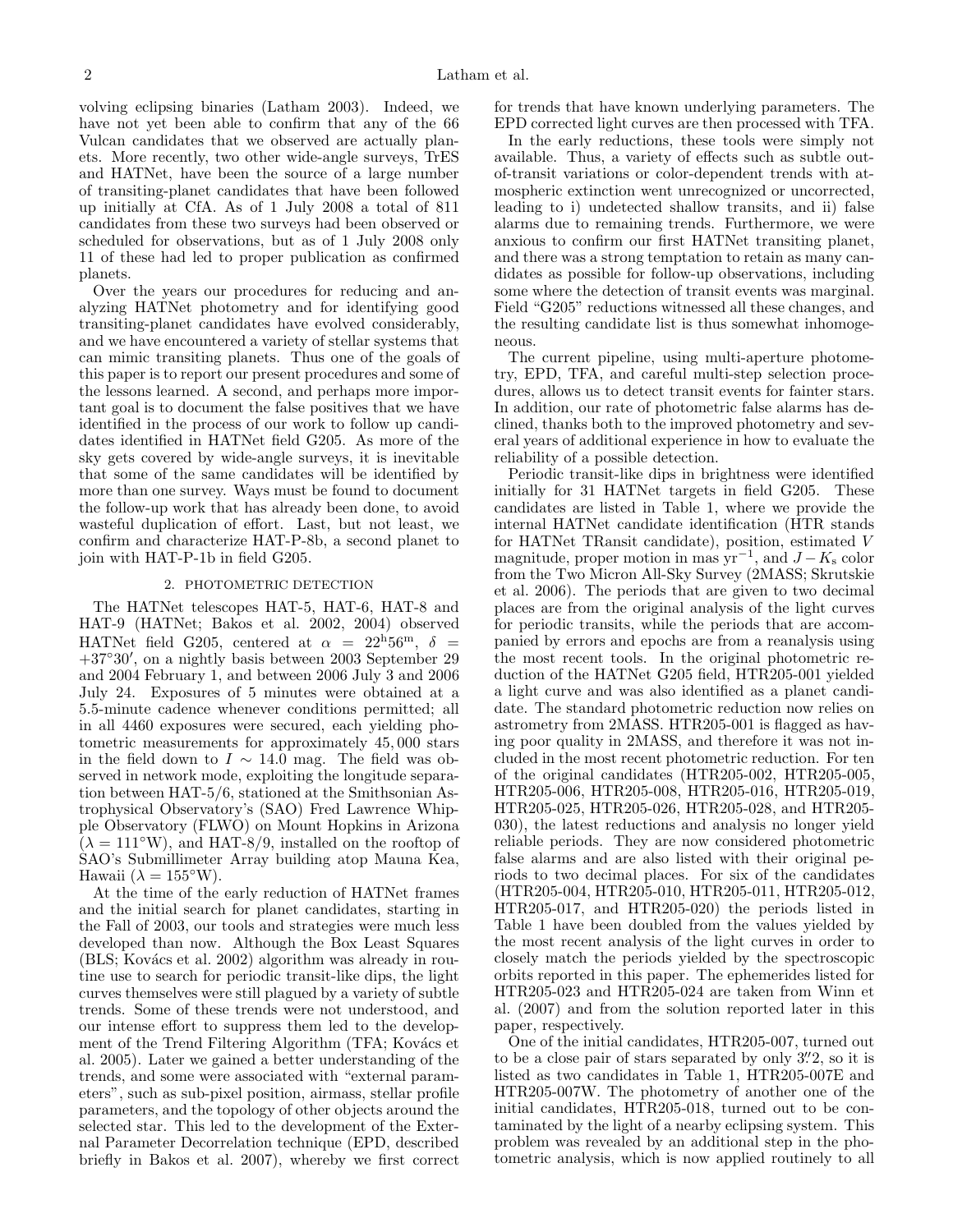candidates. To explore the possibility that a transitingplanet candidate is a blend with a nearby variable, we now inspect the light curves of all the stars within about  $1'$  of the candidate and brighter than  $I = 14$  mag. In the case of HTR205-018, a star separated by  $22''$  from HTR205-018 (at  $\alpha = 22^{\text{h}}48^{\text{m}}23^{\text{s}}.4$ ,  $\delta = +35^{\circ}55'5'$ ) and approximately 1.2 mag fainter in the HATNet band, showed events with the same ephemeris, but with a depth of 0.0199 mag compared to 0.007 mag for HTR205-018. Correcting for the dilution by the contaminating light from HTR205-018, the actual depth works out to about 0.05 mag. This is too deep to be a transiting planet around HTR205-018 if it is a Sun-like star, as implied by its  $J - K = 0.35$  color index, so both the companion and HTR205-018 were withdrawn as viable candidates.

In a previous publication (Bakos et al. 2007), HTR205- 023 was announced as HAT-P-1b, the first confirmed transiting planet from HATNet. In this paper we confirm that a second candidate in field G205, HTR205-024, is also a transiting planet, which we designate HAT-P-8b.

# 3. FOLLOW-UP OBSERVATIONS

Our strategy for following up transiting-planet candidates identified by wide-angle ground-based photometric surveys such as HATNet involves both spectroscopy and photometry. The discovery light curves from small cameras such as those used by HATNet rarely provide the photometric precision and time resolution needed for accurate determinations of planetary radii. On the other hand, large-format CCD cameras on wide-field meterclass telescopes are well suited for obtaining high-quality light curves for candidates identified by wide-angle surveys such as HATNet. The image field needs to be wide enough to provide a good selection of comparison stars for the differential photometry, while the telescope aperture needs to be large enough to receive enough flux to reach optimal signal-to-noise and at the same time keep the exposure times short enough for good time resolution at the faint end, typically 13th magnitude. At the bright end, if the telescope aperture is too large the exposure times end up being too short because of detector saturation. This leads to a poor duty cycle because of the fixed detector overhead time, and scintillation noise can dominate the photometric performance. To some extent the saturation problem is alleviated if we use the less sensitive SDSS z band in the near infrared; however, the primary reason for using the  $z$  band is that stellar limb darkening is less important at longer wavelengths, and the effects of atmospheric extinction and scintillation also get smaller. If the star is nevertheless so bright that saturation is a potential problem, we defocus the telescope unless the field near the target is very crowded. For the photometric follow-up of many of the most interesting candidates identified by HATNet we have used KeplerCam on the 1.2-m reflector at FLWO. KeplerCam uses a 4Kx4K Fairchild 486 CCD with 0. 33 pixels, 23 field of view, and camera overhead of 12 seconds for 2x2 binning.

However, photometric observations with KeplerCam are not usually the first step in the follow-up of a HAT-Net candidate, for the simple reason that observations during transit occupy only a few percent of the time and are difficult to schedule. Instead our usual strategy has been to start with a spectroscopic reconnaissance, to look for orbital motion due to a stellar companion and to better characterize the target. These observations are much easier to schedule, because the radial velocity varies continuously throughout an orbit.

For the reconnaissance spectroscopy we have been using the CfA Digital Speedometers (Latham 1992), mostly on the 1.5-m Tillinghast Reflector at FLWO, but also on the 1.5-m Wyeth Reflector at the Oak Ridge Observatory in the Town of Harvard, Massachusetts, up until 2005 when that facility was terminated. These venerable instruments use intensified photon-Counting Reticon detectors on identical echelle spectrographs to record 45Å of spectrum centered at 5187Å, thus including the gravity-sensitive Mg b features. Our usual strategy for follow-up of a new candidate has been to obtain an initial spectrum. If it shows decent lines we then get a second spectrum, the next night if possible, so that we can check to see if the velocity varies. For slowly-rotating solar-type stars the typical velocity precision is 0.5 km s<sup>-1</sup>, which is adequate for the detection of a companion down to a limit of about 10  $M<sub>J</sub>$  for periods of a few days. Stellar companions induce much larger orbital amplitudes and are easy to identify if there are only two objects in the system.

The same spectra that are used to determine velocities are also used to characterize the effective temperature, surface gravity, and projected rotational velocity of the host star, using an extensive library of synthetic spectra to find the template spectrum that gives the best match to the observed spectra, based on grids of one-dimensional correlations. Because of the narrow wavelength range of these spectra, there is a degeneracy between temperature, gravity, and metallicity. For most stars, assuming a lower metallicity results in a spectrum that looks hotter and/or has a weaker surface gravity. Thus for the initial characterization we assume solar metallicity. This allows us to determine the astrophysical parameters with a typical precision of 150 K for effective temperature, 1 dex for log surface gravity, and 1 km s<sup>−</sup><sup>1</sup> for the projected rotational velocity, although the rotation becomes more sensitive to systematic errors for stars rotating more slowly than the instrumental resolution of  $8.5 \text{ km s}^{-1}$ , and is not reliable for stars rotating more rapidly than about 120 km s<sup>−</sup><sup>1</sup> . The rotation is relatively insensitive to the temperature, gravity, and metallicity. However, the temperature and gravity may have systematic errors that are several times larger than the precisions quoted above if the metallicity is substantially different from solar. As a rough rule of thumb, for solar-type stars a decrease in the metallicity of 0.5 dex corresponds to an increase in the temperature of about 200 K.

The strategy of most wide-angle ground-based photometric surveys for transiting planets, including HATNet, is to analyze every point source down to some limiting magnitude whose value is set by the desired photometric performance. Thus many of the HATNet candidates prove to be evolved. If the surface gravity that we derive from the CfA spectra is weaker than  $\log q = 3.25$ and there is no significant rotation, we assume that either the HATNet detection is a photometric false alarm, or that the primary star is a giant diluting the light of an eclipsing binary that is unresolved in the HATNet images, either a physically bound system or a chance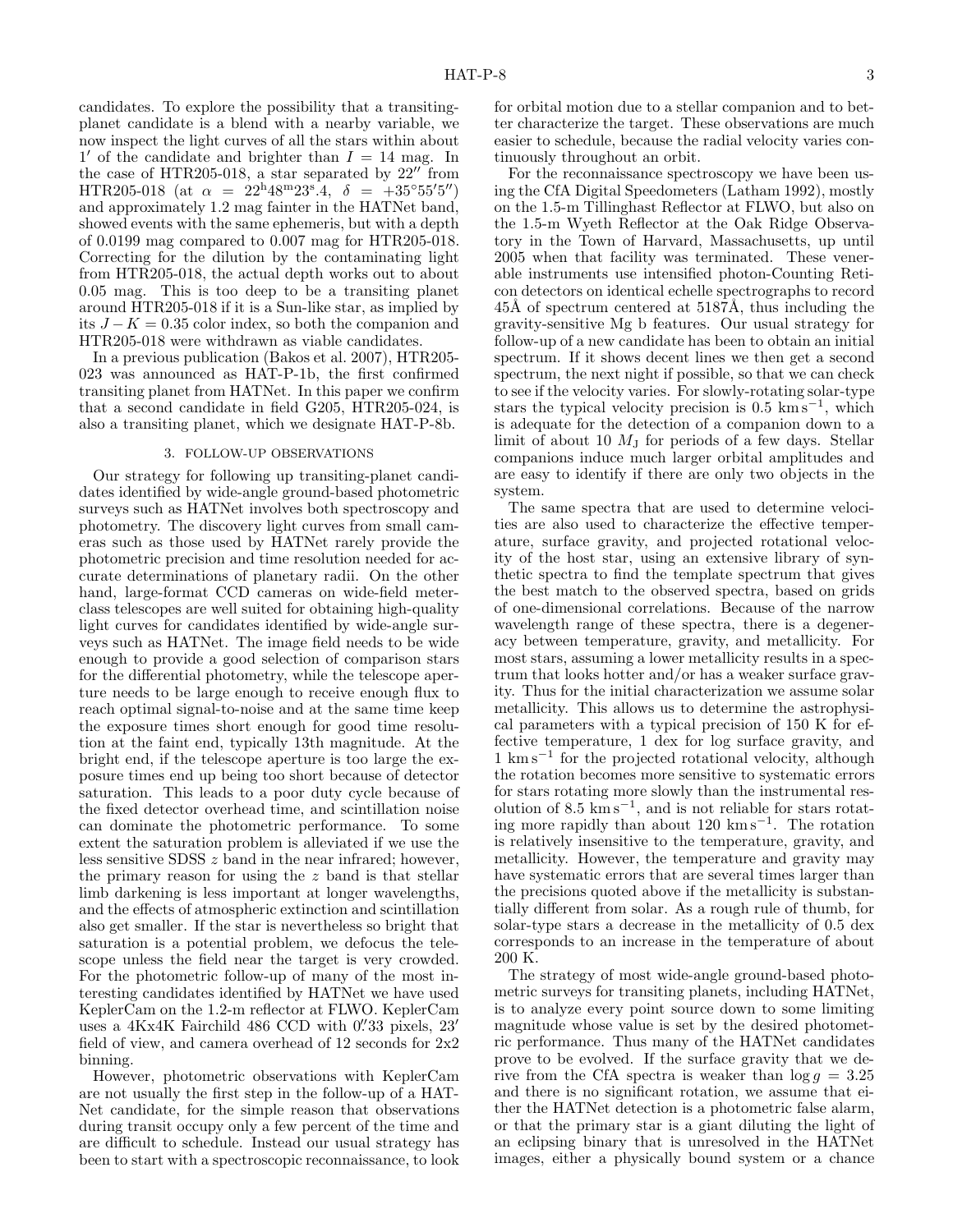TABLE 1 Candidates from HATNet Field G205

| Star                               | RA (2000) Dec           | V     | PM                   | $J-K_{\rm s}$ | $\boldsymbol{P}$        | Epoch (HJD)   |
|------------------------------------|-------------------------|-------|----------------------|---------------|-------------------------|---------------|
| $HTR205-001$ .                     | $22:35:31.8 + 39:53:59$ | 11.03 | 12.1                 | 0.08          | 1.25                    | .             |
| $HTR205-002$ .                     | $22:37:12.3 + 38:13:43$ | 10.06 | 8.52                 | 0.63          | 2.44                    |               |
| $HTR205-003$                       | $22:37:36.4 + 34:36:24$ | 12.48 | 24.7                 | 0.33          | $2.17925 \pm 0.00025$   | 24452950.3206 |
| $HTR205-004$                       | $22:37:39.5 + 38:07:43$ | 12.22 | 27.6                 | 0.42          | $5.45498 \pm 0.00045$   | 24452950.0516 |
| $HTR205-005$                       | $22:40:06.2 +37:31:39$  | 11.88 | 5.81                 | 0.39          | 4.35                    | .             |
| $HTR205-006$ .                     | $22:40:59.5 + 35:25:22$ | 11.82 | 1.07                 | 0.76          | 3.61                    | .             |
| HTR205-007W                        | $22:44:02.4 +40:05:11$  | 12.08 | 33.0                 | 0.35          | $1.88249 \pm 0.00032$   | 24452911.5222 |
| HTR205-007E                        | $22:44:02.6 + 40:05:11$ | 11.50 | 33.0                 | 0.35          | $1.88249 \pm 0.00032$   | 24452911.5222 |
| $HTR205-008$                       | $22:44:49.4 +39:28:50$  | 10.61 | 10.6                 | 0.78          | 1.63                    |               |
| $HTR205-009$                       | $22:54:56.5 + 34:31:42$ | 10.93 | 6.04                 | 0.27          | $1.55845 \pm 0.00018$   | 24452911.4381 |
| $HTR205-010$                       | $22:56:01.7 + 37:51:06$ | 11.33 | 7.02                 | 0.31          | $2.51441 \pm 0.00041$   | 24452912.8156 |
| $HTR205-011$                       | $23:01:47.4 + 38:06:22$ | 11.19 | 13.1                 | 0.38          | $3.13933 \pm 0.00029$   | 24452914.2476 |
| HTR205-012                         | $23:06:23.6 + 39:07:19$ | 12.28 | 18.4                 | 0.35          | $3.15930 \pm 0.00060$   | 24452910.9429 |
| $HTR205-013$                       | $23:08:08.3 + 33:38:03$ | 10.72 | 24.7                 | 0.28          | $2.23074 \pm 0.00026$   | 24452912.7566 |
| $HTR205-014$                       | $23:09:09.5 + 36:40:38$ | 10.28 | 10.7                 | 0.13          | $7.20626 \pm 0.00071$   | 24452916.2177 |
| $HTR205-015$                       | $23:12:13.3 + 37:44:09$ | 11.11 | 11.1                 | 0.64          | $1.192870 \pm 0.000090$ | 24452910.9437 |
| $HTR205-016$                       | $22:53:11.2 +34:44:41$  | 11.21 | 10.1                 | 0.81          | 1.56                    |               |
| $HTR205-017$ .                     | $22:41:32.2 + 36:36:22$ | 11.94 | 2.76                 | 0.32          | $4.79886 \pm 0.00055$   | 24452914.8199 |
| $HTR205-018$                       | $22:48:21.8 +35:54:53$  | 11.71 | 26.9                 | 0.35          | $0.55315 \pm 0.00003$   | 24452910.8027 |
| $HTR205-019$ .                     | $22:57:54.9 + 33:39:00$ | 11.47 | 9.79                 | 0.61          | 5.14                    | .             |
| $HTR205-020$ .                     | $22:41:46.7 + 36:49:28$ | 10.57 | 7.43                 | 0.09          | 6.52295 $\pm$ 0.00082   | 24452913.7491 |
| HTR205-021<br>$\ddot{\phantom{a}}$ | $22:36:08.1 +37:50:26$  | 10.27 | 86.1                 | 0.40          | $0.789765 \pm 0.000039$ | 24452950.0783 |
| $HTR205-022$ .                     | $22:57:45.9 + 38:40:26$ | 10.00 | 49.5                 | 0.27          | $4.46541 \pm 0.00046$   | 24452912.7253 |
| $HTR205-023$                       | $22:57:46.8 + 38:40:29$ | 10.40 | $\ldots$ .           | 0.30          | $4.46543 \pm 0.00049$   | 24453997.7926 |
| HTR205-024                         | $22:52:09.8 + 35:26:49$ | 10.17 | 76.0                 | 0.26          | $3.07632 \pm 0.00045$   | 24454437.6758 |
| $HTR205-025$ .                     | $22:36:44.5 + 40:03:13$ | 10.93 | 2.2                  | 0.78          | 6.39                    | .             |
| $HTR205-026$                       | $22:36:45.1 + 35:08:06$ | 12.09 | 20.5                 | 0.36          | 3.73                    | .             |
| $HTR205-027$                       | $22:42:07.5 +39:02:43$  | 13.63 | 58                   | 0.89          | $0.555000 \pm 0.000012$ | 24452950.0867 |
| HTR205-028<br>$\ddotsc$            | $22:45:51.6 + 40:28:37$ | 13.92 | 12.4                 | 0.63          | 1.56                    | .             |
| $HTR205-029$                       | $23:10:07.1 +41:05:11$  | 13.51 | $\sim$ $\sim$ $\sim$ | 0.39          | $3.72630 \pm 0.00039$   | 24453598.0809 |
| HTR205-030                         | $22:41:46.2 +37:13:43$  | 12.39 | 33.7                 | 0.39          | 1.60                    | $\cdots$      |
| $HTR205-031$ .                     | $23:06:52.7 + 34:21:24$ | 13.02 | 1.2                  | 0.29          | $0.750731 \pm 0.000051$ | 24452910.9452 |

NOTE. - column (1): HATNet transiting-planet candidate designation,

column (2): Right Ascension and Declination from HATNet,

column (3): Estimated V magnitude, column (4): Proper Motion, mas yr−<sup>1</sup>

,

column (5):  $J - K_s$  color from 2MASS, column (6): Photometric period, days,

column (7): Epoch of mid transit, Heliocentric Julian Day.

alignment. Normally we put aside the targets classified as giants and do not invest additional resources in followup observations.

If the CfA spectra indicate that a candidate has a temperature and gravity consistent with a star on or near the Main Sequence and the initial spectra show no velocity variations, we usually schedule additional observations the next month to make sure the velocity does not vary. If the candidate survives this stage, only then do we try to schedule photometric observations with KeplerCam, with the goal of determining a high-quality light curve for a transit event. However, this step is not practical if the photometric ephemeris is not accurate enough to predict the time of transit within a few hours. The failure to confirm a transit with high-quality photometry is ambiguous, and can not distinguish a photometric false alarm from an inadequate ephemeris. Confirmation that a candidate undergoes transits is an area where smaller telescopes can contribute, such as sophisticated facilities operated by amateurs (McCullough et al. 2006) or the network of photometric telescopes planned for the Las Cumbres Observatory Global Telescope Network (Brown et al. 2007).

Because the HATNet pixels are so large on the sky (about 14′′ for the original 2Kx2K CCDs used to observe field G205 and 9" for the 4Kx4K CCDs now in use) many of the candidates prove to have close companions when viewed with much higher spatial resolution. In some cases this allows us to use KeplerCam to demonstrate that the transit-like light curve is actually due to a nearby eclipsing binary diluted by the brighter target star.

Candidates that show no velocity variation at the level of a few hundred  $\text{m s}^{-1}$  with the reconnaissance spectroscopy and have a good-quality light curve consistent with a transiting planet are then followed up for very precise velocities with facilities such as HIRES on Keck I, HRS on Subaru, and/or Sophie at OHP, in order to derive orbital solutions for the host star and thus the mass of the planet relative to the host star.

#### 3.1. Reconnaissance Spectroscopy

Starting in January 2004, all but 4 of the 32 transitingplanet candidates identified in HATNet field G205 were observed with the CfA Digital Speedometers (Latham 1992). The remaining 4 are faint and have not yet been observed. Of those observed, all but one yielded reliable radial velocities, as described below. The only one for which we were unable to determine a velocity was HTR205-014, whose spectrum proved to be featureless in the Mg b region. In retrospect, this result is not surprising, given this star's very hot 2MASS color,  $J-K_s = 0.13$ mag. In the early days, when we were anxious to confirm our first HATNet transiting planet, we followed up ev-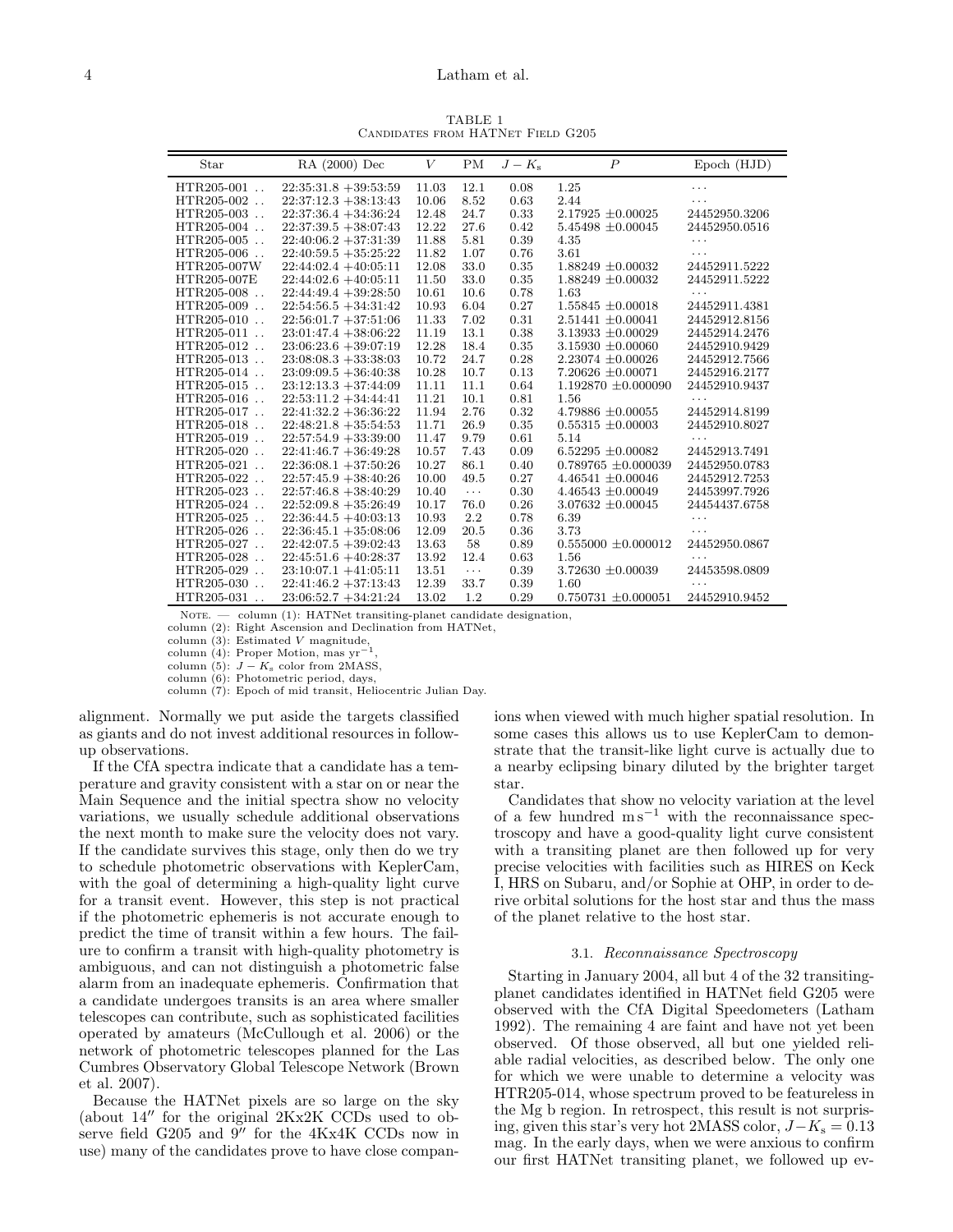erything that looked like it might be a planet, no matter what its color or proper motion. However, 2MASS is an extremely valuable resource for wide-angle surveys. The 2MASS colors from the near infrared are relatively insensitive to reddening and thus provide a good initial guess for the temperature of a star. Moreover, the 2MASS spatial resolution is much better than the HATNet cameras, and 2MASS can be used to track down nearby companions that contaminate the HATNet images. Finally, the 2MASS astrometry is of reliably high quality and is quite useful in the reduction and analysis of images.

The radial velocities of the 27 candidates in field G205 with reliable measurements are reported for all the individual observations in Tables 2 and 3. The velocity results for the 19 stars in Table 2 are based on one-dimensional correlations using rvsao running inside  $IRAF<sup>11</sup>$  and templates from our library of synthetic spectra calculated by Jon Morse (e.g., see Latham et al. 2002). For four of the targets (HTR205-004, HTR205- 010, HTR205-011, and HTR205-020) the double-lined nature of the spectra was obvious from the onedimensional correlation analysis of the first two exposures, and the velocities for both components of these binaries are listed in Table 3 based on two-dimensional correlations using TODCOR (Zucker & Mazeh 1994) as implemented at CfA by GT. Eventually it was possible to use TODCOR to dig out secondary velocities for two additional binaries (HTR205-012 and HTR205-017), once single-lined orbital solutions were available and could be used to guide the search for the secondary correlation peaks. The parameters of the template spectra that were used to derive the velocities are reported in Tables 2 and 3, encoded in the form tTTTTTgGGp00vVVV, where TTTTT gives the effective temperature in K, GG the log surface gravity times 10 in cgs units, p00 signifies that the metallicity [m/H] is plus 0, i.e. solar, and VVV is the rotational velocity in km s<sup>−</sup><sup>1</sup> . In the case of the spectra analyzed with TODCOR, the choice of primary template was based on grids of one-dimensional correlations, while the choice of secondary template used the results of the orbital solution for guidance.

The mean velocities and various indicators of the uncertainties are presented in Table 4. For those binaries with orbital solutions, the mean velocity and error are actually the center-of-mass velocity and error estimate from the orbital solution. Otherwise the error of the mean velocity is one of the following two, whichever is larger: the actual observed rms velocity residuals divided by the square root of the number of observations, or the average of the internal velocity error estimates, again divided by root  $N_{\text{obs}}$ .  $P(\chi^2)$  is the probability of observing velocity residuals and corresponding  $\chi^2$  larger than the actual observed residuals and  $\chi^2$ , assuming a star with constant velocity and Gaussian errors for the observed velocities. Experience shows that stars with  $P(\chi^2)$  values less than 0.001 usually prove to be binaries. For 10 of the candidates the radial-velocity data were sufficient to allow orbital solutions. The orbital parameters are reported in Tables 5 and 6.

#### 3.1.1. Spectroscopic Binaries with Orbital Solutions

Ten of the candidates with variable velocities yielded orbital solutions. For eight of these (see Figure 1: HTR205-003, HTR205-004, HTR205-010, HTR205-011, HTR205-012, HTR205-013, HTR205-017, and HTR205- 020), the orbital period is consistent with the photometric period from HATNet within the errors. This agreement proves beyond a reasonable doubt that the observed light curves are actually due to eclipses by stellar companions. Note that for six of these binaries the orbital period is actually twice the original HATNet photometric period. When the primary and secondary eclipses are not very different and the orbit is circular, the analysis of the photometry for periodic events often settles on half the true period. This implies that the eclipses must be grazing, in order to produce the small observed dips. The two exceptions are the eclipsing binaries HTR205-003 and HTR205-013, where the companions are M dwarfs and the secondary eclipse is much too weak for detection with HATNet, despite the fact that the eclipses are full. A detailed analysis of HTR205-013 has already been published by Beatty et al. (2007).



FIG.  $1$ . The velocity curves for the eight confirmed eclipsing binaries, phased to the orbital solution reported in Tables 5 and 6, together with the observed velocities.

For all eight of the confirmed eclipsing binaries the orbital solutions yield eccentricities which are indistinguishable from zero when the eccentricity is allowed to be a free parameter in the solution (see Table 7), presumably because the orbits have been circularized by tidal mechanisms. Thus for the final orbital solutions we adopted  $e \equiv 0$ , and the epochs for these binaries listed in Tables 5 and 6 are the times of maximum velocity rather than the times of periastron passage.

The preliminary orbital solutions presented here and the HATNet discovery light curves are not good enough

<sup>11</sup> IRAF (Image Reduction and Analysis Facility) is distributed by the National Optical Astronomy Observatories, which are operated by the Association of Universities for Research in Astronomy, Inc., under contract with the National Science Foundation.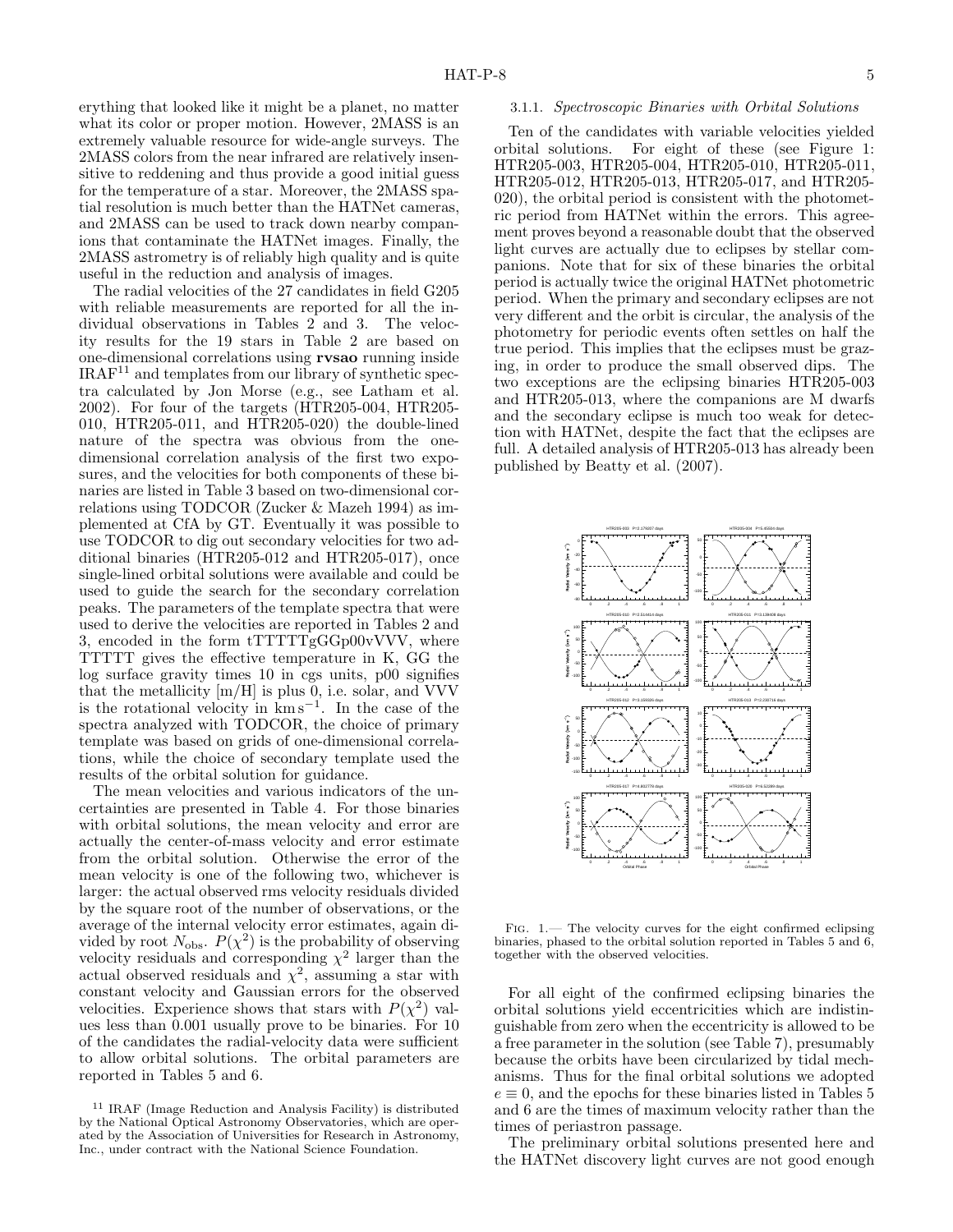TABLE 2 Single-Lined Radial Velocities

| Star       | Tel | Template         | H.JD          | $V_{\rm A}$ | $\sigma(V_{\rm A})$ |
|------------|-----|------------------|---------------|-------------|---------------------|
| HTR205-001 | т   | t10000g45p00v008 | 2453158.90513 | $-2.58$     | 0.65                |
| HTR205-001 | Т   | t10000g45p00v008 | 2453161.96505 | $-2.75$     | 0.58                |
| HTR205-001 | W   | t10000g45p00v008 | 2453183.82621 | $-2.19$     | 1.17                |
| HTR205-002 | W   | t05000g30p00v000 | 2453137.83494 | $-27.03$    | 0.27                |
| HTR205-002 | W   | t05000g30p00v000 | 2453154.80255 | $-27.06$    | 0.28                |
| HTR205-002 | W   | t05000g30p00v000 | 2453180.82534 | $-26.76$    | 0.26                |
| HTR205-003 | т   | t06500g45p00v030 | 2453162.91121 | $-23.55$    | 1.27                |
| HTR205-003 | т   | t06500g45p00v030 | 2453183.95068 | $-67.55$    | 1.48                |
| HTR205-003 | т   | t06500g45p00v030 | 2453511.95989 | $-1.53$     | 2.43                |

NOTE. - column (1): HATNet transiting-planet candidate designation,

column (2): telescope (W=Wyeth, T=Tillinghast),

column (3): template (see text for code), column (4): heliocentric Julian date,

column  $(5)$ : heliocentric radial velocity  $(kms<sup>-1</sup>)$ , column  $(6)$ : radial-velocity error estimate (km s<sup> $-1$ </sup>).

This table is presented in its entirety in the electronic edition of the Astrophysical

Journal. A portion is shown here for guidance regarding its form and content.

TABLE 3 Double-Lined Radial Velocities

| Star                                                                                                         | Template A                                                                                                                                                   | Template B                                                                                                                                                   | H.JD                                                                                                                                 | $V_{\rm A}$                                                                     | $V_{\mathsf{B}}$                                                                            |
|--------------------------------------------------------------------------------------------------------------|--------------------------------------------------------------------------------------------------------------------------------------------------------------|--------------------------------------------------------------------------------------------------------------------------------------------------------------|--------------------------------------------------------------------------------------------------------------------------------------|---------------------------------------------------------------------------------|---------------------------------------------------------------------------------------------|
| HTR205-004<br>HTR205-004<br>HTR205-004<br>HTR205-004<br>HTR205-004<br>HTR205-004<br>HTR205-004<br>HTR205-004 | t06250g40p00v016<br>t06250g40p00v016<br>t06250g40p00v016<br>t06250g40p00v016<br>t06250g40p00v016<br>t06250g40p00v016<br>t06250g40p00v016<br>t06250g40p00v016 | t06250g40p00v016<br>t06250g40p00v016<br>t06250g40p00v016<br>t06250g40p00v016<br>t06250g40p00v016<br>t06250g40p00v016<br>t06250g40p00v016<br>t06250g40p00v016 | 24453162.9343<br>24453183.9643<br>24453188.9069<br>24453684.6943<br>24453689.6640<br>24453694.6542<br>24453714.6282<br>24453746.5850 | $-41.09$<br>22.52<br>45.65<br>37.57<br>5.36<br>$-23.91$<br>$-97.31$<br>$-41.46$ | $-16.87$<br>$-83.60$<br>$-102.90$<br>$-102.34$<br>$-72.24$<br>$-36.67$<br>39.29<br>$-19.67$ |
| HTR205-004                                                                                                   | t06250g40p00v016                                                                                                                                             | t06250g40p00v016                                                                                                                                             | 24453984.8431                                                                                                                        | 42.79                                                                           | $-102.59$                                                                                   |
|                                                                                                              |                                                                                                                                                              |                                                                                                                                                              |                                                                                                                                      |                                                                                 |                                                                                             |

NOTE. - column (1): HATNet transiting-planet candidate designation,

column (3): template for primary,

column (3): template for secondary,

column (4): heliocentric Julian date,

column (5): primary heliocentric radial velocity  $(kms^{-1})$ , column (6): secondary heliocentric radial velocity  $(kms^{-1})$ .

This table is presented in its entirety in the electronic edition of the Astrophysical Journal. A portion

is shown here for guidance regarding its form and content.

to justify full-blown analyses of the confirmed eclipsing binaries. However, some of these systems may merit further investigation. To provide some guidance for such efforts, we summarize some of the expected characteristics of these binaries in Table 8. As an estimate of the mass of each primary in a double-lined system, we list the minimum mass from the orbital solution. This is the same as the actual mass if the orbit is viewed exactly edge-on. To estimate the radius of the primary, we invoke the broadening of the lines that we derive from the CfA spectra. Tidal mechanisms tend to align the stellar rotation axes with the orbital axis, to synchronize the rotational periods with the orbital period, and to circularize the orbit, normally with the sequence of events in this order (e.g. see Zahn 1989). Because all of our eclipsing binaries show circular orbits, we can reasonably assume that the rotation of the stars has been synchronized and aligned with the orbit, and thus we can use the projected rotational velocity,  $v \sin i_{\text{rot}}$ , to estimate the radius of the primary,  $R_A$ :

$$
R_{\rm A} = 0.0198(v\sin i_{\rm rot} P_{\rm rot})/\sin i_{\rm rot},\tag{1}
$$

where  $P_{\text{rot}} \equiv P_{\text{orb}}$  and  $i_{\text{rot}} \equiv i_{\text{orb}}$  by assumption, and the coefficient 0.0198 delivers the radius in solar units if the rotational broadening is in  $km s^{-1}$  and the period is

# in days.

For two of the ten spectroscopic binaries with orbital solutions (plotted in Figure 2: HTR205-019 and HTR205-021), the orbital period is much longer than the photometric period from HATNet. Thus the stellar companions responsible for the orbital motion can not be responsible for the observed dips in the HATNet light curves for these candidates. A possible explanation is that the light of the observed primary is diluting the light from a nearby eclipsing binary that is not spatially resolved by HATNet, either in a physical system or a chance alignment. If the eclipsing binary is bound to the primary, then the orbital motion observed for the primary may reflect its orbit around the eclipsing binary, in which case only three stars are needed to explain the observations. If the separation between the primary and the eclipsing binary is very wide, either in a long-period orbit or because the alignment is due to chance, then four stars are required to explain the observations. Support for the interpretation that an observed HATNet light curve arises from a diluted eclipsing binary can come from a better light curve observed with a larger telescope. Higher spatial resolution may reveal that a nearby eclipsing binary was blended with the target in the HATNet images and is the source of the transit-like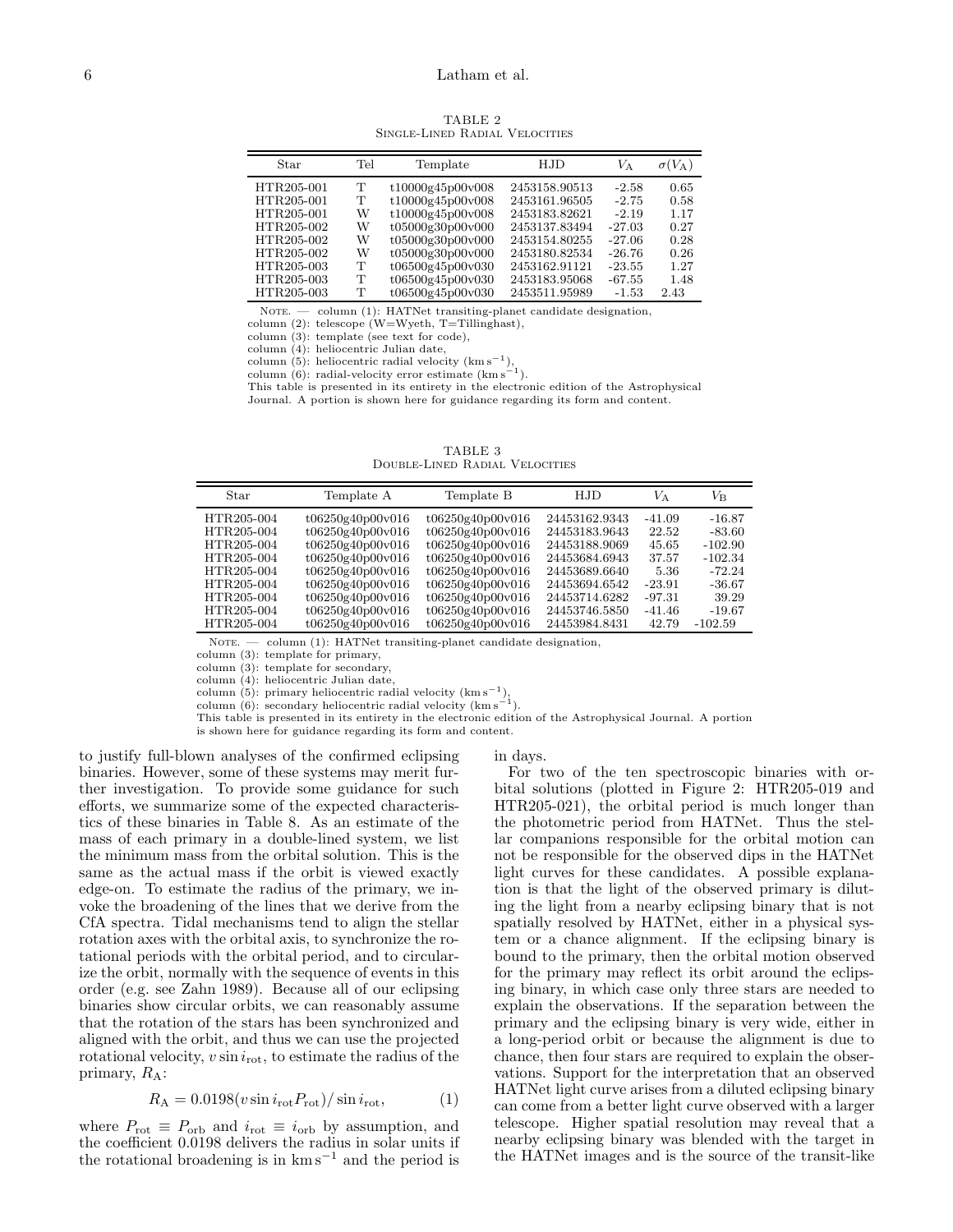## $HAT-P-8$  7

TABLE 4 Mean Radial Velocities and Error Estimates

| Star                          | $N_{\rm obs}$    | $\operatorname{Span}$ | $\langle V_{\rm rot} \rangle$ | $\langle V_{\rm rad}\rangle$ | 士        | $ext{$               | int      | e/i      | $\chi^2$   | $P(\chi^2)$ | $\langle$ ht $\rangle$ | Comments    |
|-------------------------------|------------------|-----------------------|-------------------------------|------------------------------|----------|----------------------|----------|----------|------------|-------------|------------------------|-------------|
| HTR205-001<br>$\ddots$        | 3                | 24                    | 8.0                           | $-2.48$                      | 0.48     | 0.36                 | 0.83     | 0.43     | 0.35       | 0.838       | 0.64                   | P?          |
| HTR205-002<br>$\ddots$        | 3                | 43                    | 0.5                           | $-26.96$                     | 0.21     | 0.16                 | 0.37     | 0.44     | 0.40       | 0.820       | 0.93                   | G.WD        |
| HTR205-003<br>$\ldots$        | 17               | 879                   | 31.0                          | $-34.96$                     | 0.49     | 1.77                 | 1.88     | 0.94     | $\cdots$   | $\cdots$    | 0.68                   | EB, SO      |
| HTR205-004<br>$\ddotsc$       | 12               | 882                   | 17.3                          | $-30.92$                     | 0.53     | 3.06                 | 2.10     | 1.45     | $\cdots$   | $\cdots$    | $\cdots$               | EB,DO       |
| HTR205-005<br>$\ldots$        | $\boldsymbol{2}$ | 25                    | 60.2                          | $-16.17$                     | 26.8     | 37.9                 | 6.18     | 6.14     | 52.48      | 0.000       | 0.21                   | S,FR,WD     |
| HTR205-006<br>$\cdots$        | $\overline{2}$   | 504                   | 0.0                           | $-51.40$                     | 0.37     | 0.53                 | 0.38     | 1.39     | 1.93       | 0.165       | 0.91                   | G, WD       |
| HTR205-007W.                  | $\overline{4}$   | 793                   | 53.0                          | $-17.44$                     | 15.32    | 30.63                | 2.67     | 11.45    | 508.86     | 0.000       | 0.54                   | S.FR        |
| HTR205-007E                   | $\overline{2}$   | $\boldsymbol{2}$      | 7.4                           | $-36.25$                     | 0.73     | 1.04                 | 0.80     | 1.29     | 1.68       | 0.712       | 0.71                   | P?          |
| HTR205-008<br>$\ldots$        | 3                | 22                    | 3.0                           | $+31.65$                     | 0.22     | 0.22                 | 0.39     | 0.57     | 0.62       | 0.733       | 0.91                   | G.WD        |
| HTR205-009<br>$\cdot$ .       | $\mathbf{1}$     | $\overline{0}$        | 120                           | $+2.50$                      | 5.16     | $\sim$ $\sim$ $\sim$ | 5.16     | $\ldots$ | $\ldots$   | $\cdots$    | 0.34                   | <b>FR</b>   |
| HTR205-010<br>$\ldots$        | 11               | 362                   | 45.8                          | $-11.67$                     | 0.78     | 2.44                 | 3.83     | 0.64     | $\cdots$   | $\cdots$    | 0.56                   | EB.DO       |
| HTR205-011<br>$\ldots$        | 11               | 804                   | 22.1                          | $-6.22$                      | 0.39     | 2.01                 | 4.43     | 0.45     | $\cdots$   | $\cdots$    | 0.64                   | EB,DO       |
| HTR205-012<br>$\ddotsc$       | 13               | 832                   | 36.0                          | $-30.75$                     | 0.73     | 3.16                 | 2.75     | 1.15     | $\cdots$   | $\cdots$    | 0.57                   | EB,DO       |
| HTR205-013<br>$\ldots$        | 23               | 630                   | 28.9                          | $-9.74$                      | 0.23     | 1.01                 | 1.24     | 0.82     | $\cdots$   | $\cdots$    | 0.80                   | EB, SO      |
| HTR205-014<br>$\ddots$        | $\overline{2}$   | 31                    | .                             | $\cdots$                     | $\cdots$ | $\cdots$             | $\cdots$ | $\cdots$ | $\cdots$   | $\cdots$    | $\cdots$               | <b>FR</b>   |
| HTR205-015<br>$\cdot$ $\cdot$ | $\overline{2}$   | 386                   | 3.0                           | $-42.64$                     | 0.35     | 0.26                 | 0.50     | 0.53     | 0.30       | 0.587       | 0.88                   | G           |
| HTR205-016<br>$\ldots$        | 3                | 504                   | 0.0                           | $-30.05$                     | 0.25     | 0.22                 | 0.44     | 0.49     | 0.53       | 0.765       | 0.88                   | G.WD        |
| HTR205-017<br>$\cdot$ .       | 12               | 804                   | 10.6                          | $-9.03$                      | 0.31     | 0.94                 | 0.76     | 1.23     | $\ldots$ . | $\cdots$    | 0.73                   | EB,DO       |
| HTR205-018<br>$\cdot$ .       | $\overline{5}$   | 114                   | 5.9                           | $-23.07$                     | 0.23     | 0.28                 | 0.52     | 0.54     | 1.50       | 0.826       | 0.86                   | <b>NEB</b>  |
| HTR205-019<br>$\cdot$ .       | 10               | 862                   | 0.0                           | $-38.85$                     | 0.20     | 0.31                 | 0.44     | 0.71     | 0.71       | $\cdots$    | 0.89                   | G.SO.WD     |
| HTR205-020<br>$\ddots$        | 10               | 804                   | 13.1                          | $-12.26$                     | 0.30     | 0.97                 | 1.33     | 0.73     | .          | $\cdots$    | 0.49                   | EB,DO       |
| HTR205-021<br>$\ddotsc$       | 12               | 919                   | 0.5                           | $-6.86$                      | 0.11     | 0.21                 | 0.48     | 0.44     | $\cdots$   | $\cdots$    | 0.88                   | <b>SO</b>   |
| HTR205-022<br>$\cdot$ .       | 6                | 233                   | 7.5                           | $-3.44$                      | 0.19     | 0.32                 | 0.47     | 0.68     | 2.02       | 0.846       | 0.88                   | NP          |
| HTR205-023<br>$\ldots$        | 6                | 233                   | 1.5                           | $-2.94$                      | 0.23     | 0.55                 | 0.49     | 1.14     | 6.19       | 0.288       | 0.88                   | $\mathbf P$ |
| HTR205-024<br>$\ldots$        | 8                | 357                   | 12.8                          | $-22.53$                     | 0.28     | 0.79                 | 0.64     | 1.23     | 10.23      | 0.176       | 0.85                   | $\mathbf P$ |
| HTR205-025<br>$\ldots$        | $\overline{2}$   | $\overline{4}$        | 0.8                           | $-42.63$                     | 0.27     | 0.27                 | 0.38     | 0.71     | 0.50       | 0.478       | 0.92                   | G,WD        |
| HTR205-026<br>$\ddotsc$       | $\overline{4}$   | 293                   | 0.5                           | $-17.49$                     | 0.26     | 0.34                 | 0.51     | 0.66     | 1.09       | 0.780       | 0.82                   | WD          |
| HTR205-027<br>$\ddots$        | $\overline{0}$   |                       |                               |                              |          |                      |          |          |            |             |                        |             |
| HTR205-028<br>$\ldots$        | $\overline{0}$   |                       |                               |                              |          |                      |          |          |            |             |                        |             |
| HTR205-029<br>$\ddots$        | $\overline{0}$   |                       |                               |                              |          |                      |          |          |            |             |                        |             |
| HTR205-030<br>$\cdots$        | $\overline{4}$   | 214                   | 3.4                           | $-23.67$                     | 0.45     | 0.90                 | 0.59     | 1.52     | 7.44       | 0.059       | 0.823                  | <b>WD</b>   |
| $HTR205-031$                  | $\Omega$         |                       |                               |                              |          |                      |          |          |            |             |                        |             |

NOTE. — column (1): HATNet transiting-planet candidate designation,

columns (2 and 3): number of observations and time spanned (days),

column (4): projected rotational velocity for the primary derived from one-dimensional correlations  $(km s^{-1})$ ,

column (5): mean radial velocity or center-of-mass velocity from an orbital solution  $(kms^{-1})$ ,

column  $(6)$ : error in the mean velocity  $(km s^{-1})$ ,

column (7): external rms residuals in the observed velocities of the primary; from the orbital fit in the case of a binary (km s<sup>-1</sup>),

column  $(8)$ : mean internal velocity error estimate  $(kms^{-1})$ ,

column  $(9)$ : ratio of external to internal errors,

columns (10 and 11):  $\chi^2$  and  $\chi^2$  probability,

column (12): mean of the peak correlation height,

column (13): Comments: DO=double-lined orbital solution, EB=eclipsing binary, FR=rapidly rotating star, G=giant, NEB=blend with nearby eclipsing binary, NP=blend with nearby transiting planet, S=velocity is variable, SO=single-lined orbital solution, P=planet confirmed by a solution for the spectroscopic orbit, P?=possible transiting planet,WD=withdrawn by HATNet as a photometric false alarm.

| Star       | Р              | $\gamma$    | K          | $\epsilon$  | $\omega$  | Т             | $a_A \sin i$ | f(m)          | N<br>$\sigma$ | Span<br>Cycles |
|------------|----------------|-------------|------------|-------------|-----------|---------------|--------------|---------------|---------------|----------------|
| HTR205-003 | 2.178207       | $-34.96$    | 34.84      | 0.0         | $\cdots$  | 53599.1750    | 1.044        | 0.0096        | 17            | 879.8          |
|            | $\pm 0.000069$ | $\pm 0.49$  | $\pm 0.60$ | $\cdots$    | $\cdots$  | $\pm 0.0071$  | $\pm 0.075$  | $+0.0021$     | 1.77          | 403.7          |
| HTR205-013 | 2.230716       | $-9.74$     | 18.42      | 0.0         | $\cdots$  | 53197.72708   | 0.565        | 0.00144       | 23            | 630.2          |
|            | $\pm 0.000049$ | $\pm 0.23$  | $\pm 0.31$ | $\cdots$    | $\cdots$  | $\pm 0.00022$ | $\pm 0.029$  | $+0.00022$    | 1.01          | 282.5          |
| HTR205-019 | 94.331         | $-38.85$    | 25.48      | 0.408       | 289.1     | 53738.53      | 30.17        | 0.1230        | 10            | 862.7          |
|            | $\pm 0.035$    | $\pm 0.20$  | $\pm 0.33$ | $\pm 0.010$ | $\pm 1.4$ | $\pm 0.21$    | $\pm 0.18$   | $\pm 0.0022$  | 0.31          | 9.1            |
| HTR205-021 | 113.301        | $-6.86$     | 20.85      | 0.364       | 238.2     | 53653.53      | 30.248       | 0.08591       | 12            | 919.6          |
|            | $\pm 0.056$    | $\pm 0.011$ | $\pm 0.12$ | $\pm 0.006$ | $\pm 1.1$ | $\pm 0.23$    | $\pm 0.058$  | $\pm 0.00052$ | 0.21          | 8.1            |

TABLE 5 Single-Lined Orbital Solutions

NOTE. - column (1): HATNet transiting-planet candidate designation,

column (2): period P in days,<br>column (3): center-of-mass velocity  $\gamma$  in km s<sup>-1</sup>,

column (4): projected orbital semi-amplitude of the primary K in  $km s^{-1}$ ,

column (5): eccentricity e, assumed circular if no error

column (6): angle of periastron  $\omega$  in degrees,

column (7): heliocentric Julian Date  $-2,400,000$  for periastron passage T, or for maximum velocity if  $e = 0$  assumed,

column  $(8)$ : projected semi-major axes of the primary  $a \sin i$  in  $Gm$ ,

column (9): mass function  $f(m)$  in  $M_{\odot}$ ,

column (10): number of velocities and rms velocity residuals in  $km s^{-1}$ ,

column (11): time spanned by the observations in days and number of orbital cycles covered.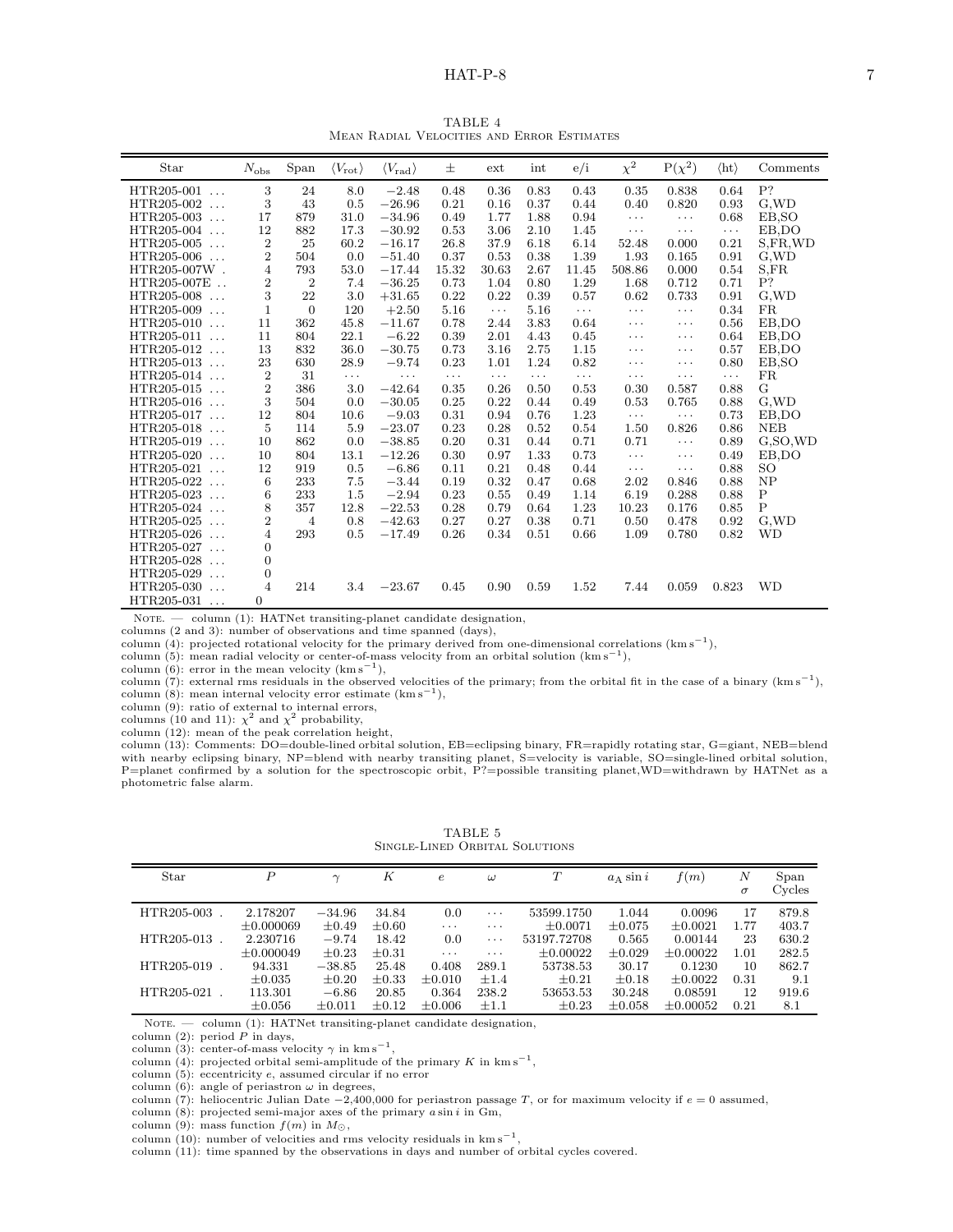TABLE 6 Double-Lined Orbital Solutions

| Star         | $\overline{P}$ | $\gamma$   | $K_A$       | T            | $a_A \sin i$      | $M_A \sin^3 i$<br>$M_{\rm B} \sin^3 i$ | $\boldsymbol{N}$ | Span     |
|--------------|----------------|------------|-------------|--------------|-------------------|----------------------------------------|------------------|----------|
|              | q              |            | $K_{\rm B}$ |              | $a_{\rm B}$ sin i |                                        | $\sigma$         | Cycles   |
| HTR205-004.  | 5.45504        | $-30.92$   | 77.3        | 53633.0976   | 5.80              | 1.067                                  | 12               | 882.8    |
|              | $\pm 0.00014$  | $\pm 0.53$ | $\pm 1.4$   | $\pm 0.0077$ | $\pm 0.12$        | $\pm 0.035$                            | 3.1              | 181.8    |
|              | 0.989          | .          | 78.2        | $\cdots$     | 5.86              | 1.056                                  | 12               | .        |
|              | $\pm 0.024$    | .          | $\pm 1.0$   | $\cdots$     | $\pm 0.08$        | $\pm 0.044$                            | 2.0              | $\cdots$ |
| HTR205-010.  | 2.514414       | $-11.67$   | 95.9        | 53876.8713   | 3.316             | 1.23                                   | 11               | 362.9    |
|              | $\pm 0.000082$ | $\pm 0.78$ | $\pm 1.2$   | $\pm 0.0048$ | $\pm 0.048$       | $\pm 0.10$                             | 2.4              | 144.3    |
|              | 0.866          | .          | 110.7       | $\cdots$     | 3.83              | 1.067                                  | 11               | .        |
|              | $\pm 0.036$    | .          | $\pm 3.8$   | .            | $\pm 0.15$        | $\pm 0.054$                            | 8.8              | $\cdots$ |
| HTR205-011 . | 3.139408       | $-6.22$    | 92.0        | 53715.7397   | 3.973             | 1.049                                  | 11               | 804.9    |
|              | $\pm 0.000047$ | $\pm 0.39$ | $\pm 1.2$   | $\pm 0.0026$ | $\pm 0.057$       | $\pm 0.026$                            | 2.0              | 256.4    |
|              | 0.983          | .          | 93.6        | .            | 4.041             | 1.032                                  | 11               | .        |
|              | $\pm 0.018$    | .          | $\pm 0.9$   | $\cdots$     | $\pm 0.043$       | $\pm 0.031$                            | 1.5              | $\cdots$ |
| HTR205-012.  | 3.159326       | $-30.75$   | 83.5        | 53683.3584   | 3.627             | 1.137                                  | 13               | 832.8    |
|              | $\pm 0.000058$ | $\pm 0.73$ | $\pm 1.3$   | $\pm 0.0056$ | $\pm 0.064$       | $\pm 0.052$                            | $3.2\,$          | 263.6    |
|              | 0.823          | .          | 101.5       | $\cdots$     | 4.409             | 0.935                                  | 13               | .        |
|              | $\pm 0.021$    | .          | $\pm 1.8$   | $\cdots$     | $\pm 0.089$       | $\pm 0.038$                            | 4.4              | $\cdots$ |
| HTR205-017.  | 4.802778       | $-9.03$    | 67.25       | 53678.3002   | 4.441             | 1.27                                   | 12               | 803.9    |
|              | $\pm 0.000096$ | $\pm 0.31$ | $\pm 0.43$  | $\pm 0.0051$ | $\pm 0.032$       | $\pm 0.14$                             | 0.9              | 167.4    |
|              | 0.701          | .          | 95.9        | .            | 6.33              | 0.890                                  | 12               | .        |
|              | $\pm 0.036$    | .          | $\pm 4.2$   | $\cdots$     | $\pm 0.31$        | $\pm 0.052$                            | 10.8             | $\cdots$ |
| HTR205-020.  | 6.52289        | $-12.26$   | 63.16       | 53703.7368   | 5.664             | 2.128                                  | 10               | 804.0    |
|              | $\pm 0.00015$  | $\pm 0.30$ | $\pm 0.30$  | $\pm 0.0065$ | $\pm 0.043$       | $\pm 0.059$                            | 1.0              | 123.3    |
|              | 0.586          | $\ldots$   | 107.7       | .            | 9.67              | 1.247                                  | 10               | $\cdots$ |
|              | $\pm 0.008$    | .          | $\pm 1.1$   | .            | $\pm 0.12$        | $\pm 0.025$                            | 2.7              | .        |

NOTE. - column (1): HATNet transiting-planet candidate designation,

column (2): period P in days,<br>column (3): center-of-mass velocity  $\gamma$  in km s<sup>-1</sup>,<br>column (4): projected orbital velocities of the primary and secondary  $K_A$  and  $K_B$  in km s<sup>-1</sup>,

column (5): heliocentric Julian Date  $-2,400,000$  for time of maximum velocity T,

column (6): projected semi-major axes of the primary and secondary  $a_A \sin i$  and  $a_B \sin i$  in Gm,<br>column (7): projected masses of the primary and secondary  $M_A \sin^3 i$  and  $M_B \sin^3 i$  in  $M_{\odot}$ ,<br>column (8): number of velocities

column (9): time spanned by the observations in days and number of orbital cycles covered.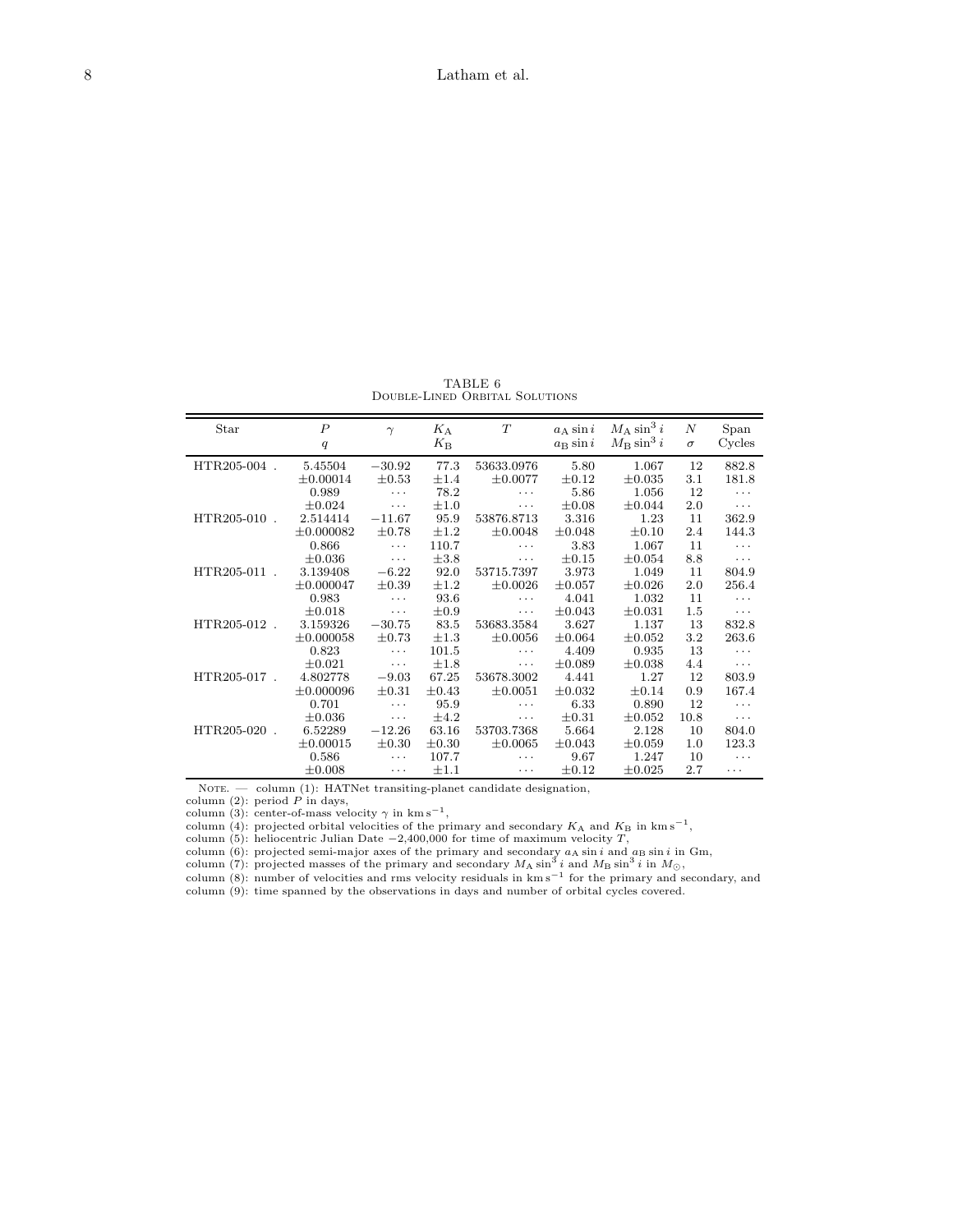TABLE 7 ORBITAL ECCENTRICITIES

| Star                     | e                | $\sigma(e)$                 |
|--------------------------|------------------|-----------------------------|
| HTR205-003               | 0.025            | $\pm 0.020$                 |
| HTR205-004<br>HTR205-010 | 0.025<br>0.007   | $\pm 0.011$<br>$\pm 0.016$  |
| HTR205-011<br>HTR205-012 | 0.0085<br>0.000  | $\pm 0.0065$<br>$+0.011$    |
| HTR205-013<br>HTR205-017 | 0.012<br>0.0318  | $\pm 0.021$<br>$\pm 0.0055$ |
| HTR205-019               | 0.408            | $\pm 0.010$                 |
| HTR205-020<br>HTR205-021 | 0.0191<br>0.364  | $\pm 0.0074$<br>$\pm 0.006$ |
| $\mathbf{v}$             | $\sqrt{a}$<br>п. | <b>TTATTAT</b>              |

NOTE. — column (1): HATNet transiting-planet candidate designation, column  $(2)$ : orbital eccentricity e when allowed to be a free parameter. column (3): estimated standard deviation of e.

event. Even if the eclipsing binary is not resolved spatially, better photometric precision may be able to show that the ingress and egress last longer than allowed by the observed eclipse depth, thus indicating that the eclipsing objects are larger than implied by the depth because of dilution by the primary star. Another possible explanation is that the HATNet detection is a photometric false alarm. This possibility could also be checked by obtaining high-quality light curves. However, a failure to confirm an event predicted by the HATNet photometric ephemeris may be inconclusive if the ephemeris is not accurate enough, which often happens when considerable time has elapsed between the HATNet observations and the follow-up work. Absence of evidence may not imply evidence of absence.



Fig. 2.— The velocity curves and observed velocities for the two single-lined binaries with orbital solutions reported in Table 5 that do not match the photometric ephemerides. In particular, the orbital periods are considerably longer than the photometric periods.

#### 3.1.2. Evolved Primaries

For seven of the candidates (HTR205-002, HTR205- 006, HTR205-008, HTR205-015, HTR205-016, HTR205- 019, and HTR205-025) our analysis of the CfA spectra implies that the primary star is evolved  $(\log q = 3.25$ or weaker). In all seven cases the available proper motions are small, supporting the interpretation that the targets are distant and therefore intrinsically luminous. Of course, a small proper motion is not proof that the distance to a star is large, because the space motion of the star may be mostly directed along the line of sight. Conversely, a large proper motion does not prove that the star is nearby, because metal-poor giants, although quite rare, can have very large space motions.

Main Sequence stars come in a wide range of sizes, so it is not hard to find a dwarf star with the right size to reproduce the observed eclipse depth for each of the seven giants. However, this is an unlikely explanation, because the photometric periods are all very short and would require that the companion orbit inside the giant. Thus the possible explanations for the source of the dips in the light curves of these giants are the same as for the two long-period binaries discussed above (HTR205-019 and HTR205-021). Indeed, one of the seven giants is the primary in one of those binaries (HTR205-019), with an orbital period of 94 days.

### 3.1.3. Rapid Rotators

For four of the candidates (HTR205-005, HTR205- 007W, HTR205-009, and HTR205-014) the line broadening observed in the CfA spectra implies that the stars are rotating much too rapidly to allow radial velocities to be determined with enough precision to derive a spectroscopic orbit for a planetary companion. As mentioned above, the spectrum of HTR205-014 appears featureless in the Mg b region of the spectrum, and no reliable radial velocity could be determined from the CfA spectrum. In the other three cases our analysis did yield velocities, but with very large uncertainties. The rotation that we derived for  $\text{HTR205-009}$  is 120 km s<sup>-1</sup>, near the limit where the CfA velocities become unreliable. Therefore we did not bother to get a second spectrum for this star. For HTR205-005 and HTR205-007W we did obtain additional spectra. In both cases the resulting velocities showed significant variation. Presumably both stars are spectroscopic binaries.

### 3.1.4. Stars with No CfA Velocity Variations

For seven of the unevolved stars, the CfA spectra yielded rotational velocities slower than 10  $\text{km s}^{-1}$  and  $P(\chi^2)$  values for the velocity residuals larger than 0.05, namely there was no evidence of velocity variations. Thus these seven systems survived the initial reconnaissance spectroscopy and deserved further consideration as viable planet candidates. One of these seven is HTR205-001, which has a very blue 2MASS color of  $J - K<sub>s</sub> = 0.08$  mag. Indeed the effective temperature derived from the CfA spectra proved to be uncomfortably hot,  $T_{\text{eff}} = 10,000$  K. Nevertheless, the rotation derived from the CfA spectra is quite modest,  $v \sin i = 8$ km s−<sup>1</sup> , and the three CfA velocities have an rms value of only 0.43 km s−<sup>1</sup> . If the source of the observed dip in the light curve is a transiting planet, it would have to be enormously bloated. Although this candidate has not yet been absolutely ruled out as a transiting planet, so far we have not followed up with additional observations.

The eastern star in the close visual pair HTR205-007 also survives as a viable planet candidate. In this case we have not pursued the candidate with additional observations, partly because of the difficulty in obtaining a high-quality light curve with KeplerCam for a pair of stars that are separated by only  $3\rlap{.}^{\prime\prime}2$ . Furthermore, the fact that the nearby companion appears to be a spectroscopic binary with a large velocity amplitude and rapid rotation suggests that it is likely to be the source of the dip in the HATNet light curve.

Two of the surviving candidates, HTR205-026 and HTR205-030, were subsequently withdrawn as photo-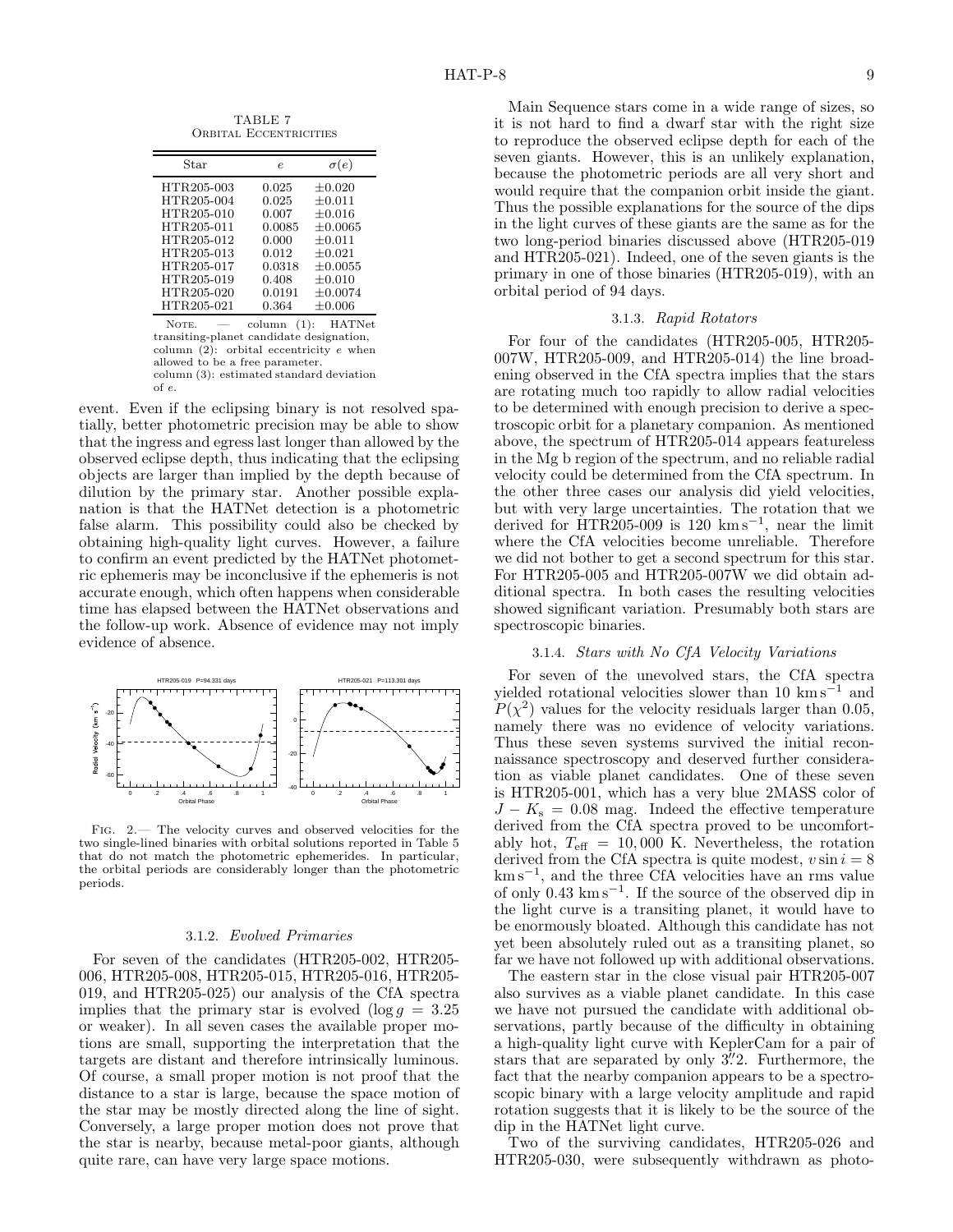TABLE 8 Eclipsing Binary Radii

| Star       | $v \sin i_{\rm rot}$ | $P_{\rm rot}$ | $R_{\rm A}$ | $M_A \sin^3 i$ | q        | $T_{\rm eff}$ | $\log q$ | $L_{\rm B}/L_{\rm A}$ |
|------------|----------------------|---------------|-------------|----------------|----------|---------------|----------|-----------------------|
| HTR205-003 | 31.0                 | 2.179         | 1.34        | $\cdots$       | $\cdots$ | 6500          | 4.5      | $\cdots$              |
| HTR205-004 | 17.3                 | 5.455         | 1.87        | 1.07           | 0.99     | 6250          | 4.0      | 1.00                  |
| HTR205-010 | 45.8                 | 2.514         | 2.28        | 1.23           | 0.87     | 5750          | 3.5      | 0.36                  |
| HTR205-011 | 22.1                 | 3.139         | 1.37        | 1.05           | 0.98     | 5500          | 3.5      | 0.90                  |
| HTR205-012 | 36.0                 | 3.159         | 2.25        | 1.13           | 0.82     | 6250          | 4.0      | 0.24                  |
| HTR205-013 | 28.9                 | 2.231         | 1.27        | $\cdots$       | $\cdots$ | 6250          | 4.0      | $\cdots$              |
| HTR205-017 | 10.6                 | 4.803         | 1.01        | $1.26\,$       | 0.70     | 6750          | 4.0      | 0.09                  |
| HTR205-020 | 13.1                 | 6.523         | 1.69        | 2.12           | 0.59     | 11500         | 5.0      | 0.09                  |

NOTE. — column (1): HATNet transiting-planet candidate designation, column (2): spectroscopic projected rotational velocity v sin  $i_{\text{rot}}$  in km s<sup>−1</sup>

where the inclination of the rotational axis,  $i_{\text{rot}}$  is assumed to be the same as the inclination of the orbital axis, iorb,

column (3): rotational period,  $P_{\text{rot}}$ , assumed equal to the orbital period  $P$ ,

column  $(4)$ : radius of the primary,  $R_A$ , assuming synchronized and aligned rotation,

column (5): minimum mass of the primary in a double-lined binary,  $M_A \sin^3 i$ ,

column (6): secondary to primary mass ratio,  $M_B/M_A$ ,

column  $(5)$ : spectroscopic effective temperature estimate for the primary,  $T_{\text{eff}}$ ,

column (6): spectroscopic log surface gravity estimate for the primary, log g, column (7): luminosity ratio at 5187 Å from TODCOR,  $L_B/L_A$ .

metric false alarms, based on an independent reduction and analysis of their HATNet photometric time series with the most recent tools and procedures developed by the HATNet team. It is interesting to note that the same reanalysis concluded that six of the candidates classified spectroscopically as giants (HTR205-002, HTR205-006, HTR205-008. HTR205-016, HTR205-019, and HTR205- 025) were also photometric false alarms in the original analysis.

Ė

Both members of the visual pair HTR205-022 and HTR205-023 with separation 11.<sup>"</sup> 2 showed similar velocities and no significant velocity variation based on the CfA spectra. Subsequent follow-up observations showed that HTR205-023 is the star hosting a transiting planet (Bakos et al. 2007), not HTR205-022. The mean velocities and stellar parameters for the two stars are consistent with the interpretation that they are a bound physical pair.

In this paper we report the confirmation of a planet transiting the final of these seven candidates, HTR205- 024, which we designate HAT-P-8b.

### 4. HAT-P-8B

#### 4.1. HATNet Photometry

In a previous publication (Bakos et al. 2007), HTR205- 023 was announced as the first confirmed transiting planet from the HATNet survey and was assigned the designation HAT-P-1b. In this paper we confirm that a second candidate in field G205, HTR205-024, is also a transiting planet, which we designate HAT-P-8b. This target is the  $I \approx 9.68$  magnitude star GSC 02757-01152 (also known as 2MASS 22520985+3526495;  $\alpha =$  $22^{\text{h}}52^{\text{m}}09^{\text{s}}.85, \delta = +35^{\circ}26'49''.5; \text{ J2000}$ , with a transit depth of  $\sim$  7.0 mmag, a period of  $P = 3.0763$  days and a relative duration (first to last contact) of  $q \approx 0.049$ , equivalent to a duration of  $P \times q \approx 3.6$  hours. The HAT-Net light curve for HAT-P-8 is plotted in Figure 3.

### 4.2. Highly Precise Velocities

The initial spectroscopic reconnaissance of HTR205- 024 with the CfA Digital Speedometer on the 1.5m Tillinghast Reflector at FLWO on Mount Hopkins yielded 8 spectra over a period of 357 days and a mean ve-



Fig. 3.— (a) The unbinned I-band light curve of HAT-P-8 combined from four HATNet telescopes, with 4460 points phased to the ephemeris derived in § 5.1, with period  $P = 3.076320$  days. The superimposed curve shows the best model fit using quadratic limb darkening. (b) The unbinned Sloan z-band light curves from two partial and one complete transit events, acquired with KeplerCam on the FLWO 1.2 m telescope on 2007 October 29, November 1 and December 2. The best-fit transit model is superimposed.

locity of  $-22.53 \pm 0.79$  km s<sup>-1</sup> rms and  $P(\chi^2) = 0.18$ . Grids of correlations against our library of calculated synthetic spectra gave the best match for a template with  $T_{\text{eff}}$  = 6250 K,  $\log g$  = 4.0, and  $v \sin i = 12.8$ km s−<sup>1</sup> . Encouraged by these positive results, we scheduled HTR205-024 for high-quality spectroscopic observations with HIRES (Vogt et al. 1994) on the Keck I telescope. Between 2007 August 24 and September 1 we obtained 10 exposures with an iodine cell, plus one iodine-free template, followed by two additional iodine observations on 2007 October 23 and November 23. The width of the spectrometer slit was 0.'86, resulting in a resolving power of  $\lambda/\Delta\lambda \approx 55,000$ , while the wavelength coverage was  $\sim 3800 - 8000 \text{ Å}$ . The iodine gas absorption cell was used to superimpose a dense forest of  $I_2$ lines on the stellar spectrum in order to establish an accurate wavelength fiducial (see Marcy & Butler 1992). Relative radial velocities in the Solar System barycentric frame were derived as described by Butler et al. (1996), incorporating full modeling of the spatial and temporal variations of the instrumental profile. The final radialvelocity data and their errors are listed in Table 11. The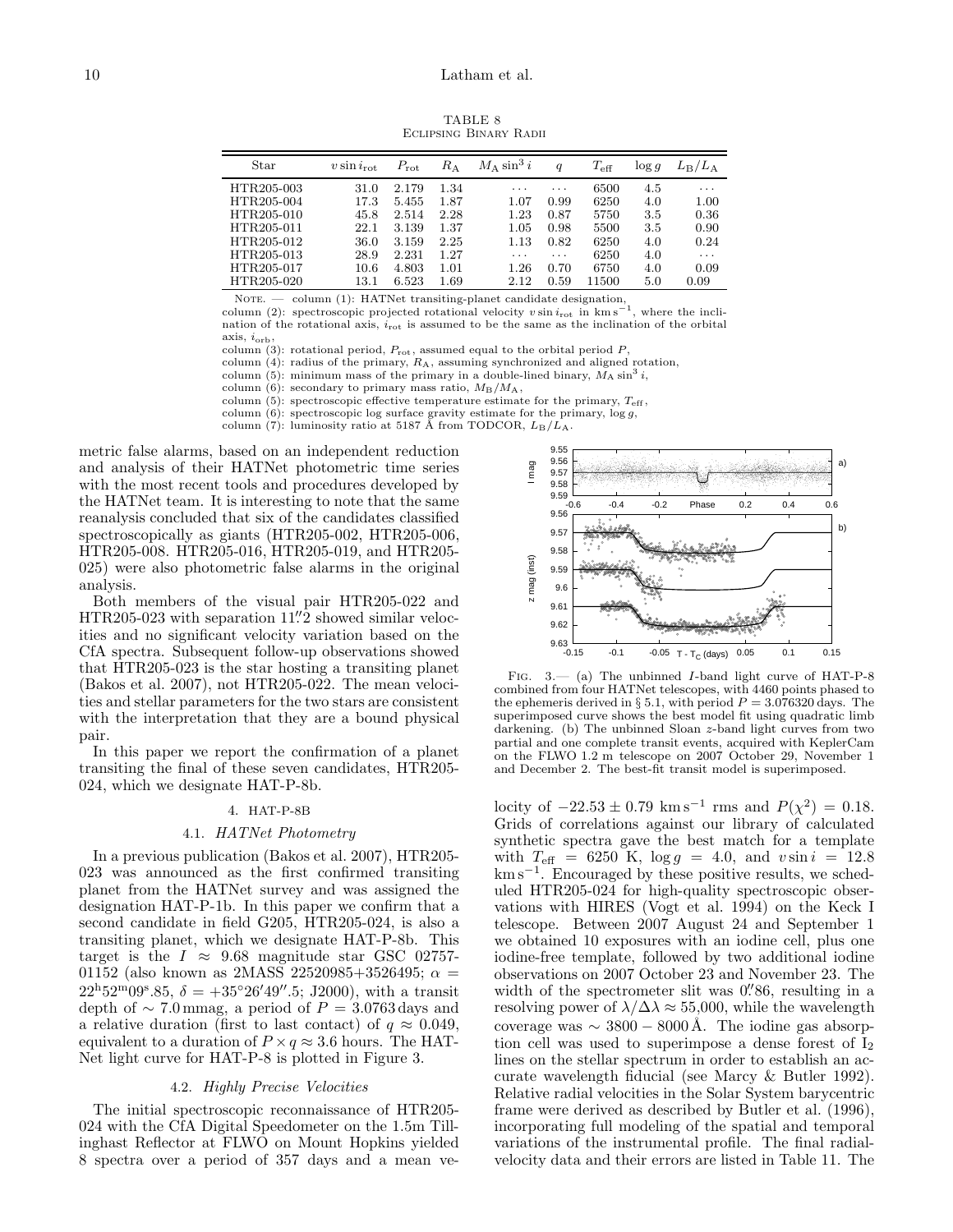velocity curve for our orbital solution (see  $\S 5.1$ ) is plotted in Figure 4a, together with the observed velocities.

### 4.3. Photometric Follow-up Observations

To provide a high-quality light curve for HAT-P-8, KeplerCam on the 1.2 m telescope at FLWO was used to monitor two partial transit events and one complete event, on 2007 October 29, November 1, and December 2 UT, respectively; 526, 288, and 637 images in the Sloan z-band were obtained, all with exposure times of 15 seconds and cadence of 28 seconds. After correction of the images using bias and flat-field frames in the usual way, we derived a first order astrometric transformation between the KeplerCam positions of ∼ 240 stars and the corresponding 2MASS positions, as described in Pál  $\&$ Bakos (2006), yielding rms residuals of ∼ 0.4 pixel. Using these positions we then performed aperture photometry using a series of apertures with radii of 4.0, 6.0, and 8.0 pixels for the first night, 4.5, 6.0, and 8.5 pixels for the second, and 10, 12, and 14 pixels for the third. Instrumental magnitude transformations were then obtained using ∼ 270 stars on a frame taken near culmination. First we derived a transformation that was weighted by the estimated Poisson and background noise of each star. This led to an initial light curve and its associated rms for each star. We then performed the magnitude transformation again, this time weighting with the observed rms of the individual light curves. For each night we chose the aperture that delivered the smallest rms photometric residuals for the out-of-transit (OOT) observations of HAT-P-8; 8, 8.5, and 12 pixels, respectively. The resulting light curves were then de-correlated against trends based on a simultaneous fit of the light curve parameters and the parameters of the possible trends (see § 5.1 for further details). This yielded light curves with an overall rms of ∼ 2.3 mmag, for the first two nights and  $\sim 1.9 \,\mathrm{mmag}$  for the third night. These rms values are slightly larger than the predicted value of 1.4 mmag based on the photon noise (1.1 mmag) combined with the scintillation noise (0.8 mmag at airmass 1.3; see Dravins et al. 1998). The excess noise suggests that there may be modest residual trends that have not been removed. The light curves are shown in Figure 3b. The time series for the HATNet and KeplerCam photometry are published in full in the electronic version of this paper. The content and form of these data are illustrated in Tables 9 and 10.

#### 5. ANALYSIS

In this section we describe briefly our analysis yielding the orbital, planetary, and stellar parameters of the HAT-P-8 system.

### 5.1. Light Curve and Radial-Velocity Analysis

The analysis of the available photometric and radialvelocity data was performed as follows. First we tested whether the orbit could be treated as circular, and fitted an eccentric orbit to the Keck/HIRES RV measurements by adjusting the Lagrangian orbital elements  $k = e \cos \varpi$  and  $h = e \sin \varpi$ , along with the off-set of the Keck/HIRES velocity system, (which is relative to the template exposure), and the velocity semi-amplitude, K. The orbital period was fixed to the value found from the HATNet light curves. We found that  $k$  and h are zero within nearly 1- $\sigma$ , namely  $k = 0.05 \pm 0.04$ ,

TABLE 9 HATNet Photometry for HTR205-024

| BJD.          | Mag     | Error   |
|---------------|---------|---------|
| 2453939.70260 | 9.57255 | 0.00461 |
| 2453939.70642 | 9.56319 | 0.00372 |
| 2453939.71020 | 9.56735 | 0.00358 |
| 2453939.71398 | 9.57243 | 0.00354 |
| 2453939.71777 | 9.56314 | 0.00364 |

NOTE.  $-$  column (1): Barycentric Julian Day,

column (2): Best detrended HATNet magnitude,

column (3): Estimated error in the best magnitude.

Table 9 is presented in its entirety in the electronic edition of the Astrophysical Journal. A portion is shown here for guidance regarding its form and content.

TABLE 10 KeplerCam Photometry for HTR205-024

 $\equiv$ 

| BJD                                                                               | Mag                                                    | Error                                               |
|-----------------------------------------------------------------------------------|--------------------------------------------------------|-----------------------------------------------------|
| 2454403.69847<br>2454403.69883<br>2454403.69916<br>2454403.69949<br>2454403.69984 | 0.00311<br>0.00133<br>0.00580<br>0.00011<br>$-0.01672$ | 0.00101<br>0.00104<br>0.00107<br>0.00103<br>0.00111 |
| NOTE. $-$                                                                         | column (1): Barycentric Ju-                            |                                                     |

lian Day, column (2): Best detrended KeplerCam z magnitude, normalized to 0.0 out of transit,

column (3): Estimated error in the best magnitude. Table 10 is presented in its entirety in the electronic edition of the Astrophysical Journal. A portion is shown here for guidance regarding its form and content.

 $h = -0.01 \pm 0.03$ , justifying our assumption of a circular orbit for the subsequent analysis.

Following this, a joint fit was done using all of the available data, including the HATNet and the followup light curves, and the Keck radial velocities, i.e. we adjusted the transit timings, light-curve parameters and the orbital parameters simultaneously to achieve the best fit to the entire data-set. For the light curve modeling, we assumed quadratic stellar limb darkening and we used the analytic formalism provided by Mandel & Agol (2002). The appropriate limb darkening coefficients  $\gamma_1^{(z)}$ ,  $\gamma_2^{(z)}$ ,  $\gamma_1^{(I)}$  and  $\gamma_2^{(I)}$  were derived using the stellar atmospheric parameters (see  $\S$  5.2 for further details). The free parameters were the light curve and orbital parameters, supplemented with the parameters of the possible systematics. Namely, the light curve parameters were  $T_{c,-485}$ , the time of first transit center in the HATNet campaign,  $T_{c,11}$ , the time of the last observed transit center (on December 2),  $m$ , the out-of-transit magnitude of the HATNet light curve in I-band, the fractional planetary radius  $p \equiv R_{p}/R_{\star}$ , the square of the impact parameter  $b^2$  and the quantity  $\zeta/R_\star = (2\pi/P) \cdot (a/R_\star)/\sqrt{1-b^2}$ , while the orbital parameters were the semi-amplitude of the radial velocity K and the center-of-mass velocity  $\gamma$  on the Keck system of relative velocities. The parameters of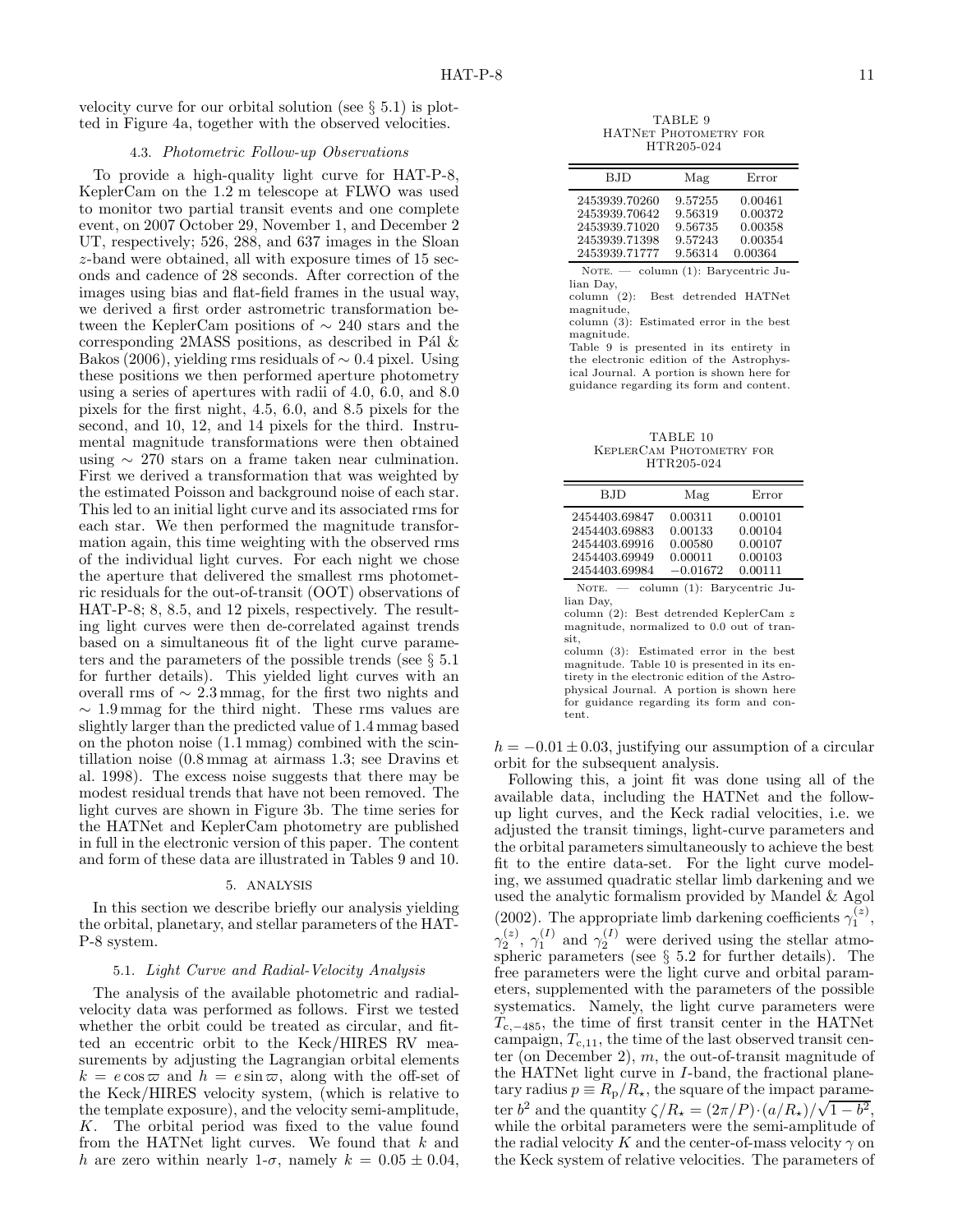

Fig. 4.— a) The velocity curve for HAT-P-8 and the observed radial velocities obtained with Keck, using our orbital solution with the best period (see  $\S 5.1$ ). The zero point of the radial velocities is relative to the Keck template spectrum. b) The velocity residuals from the orbital solution (also see  $\S$  5.1). The rms variation of the residuals is about  $3.8 \text{ m s}^{-1}$ . c) The bisector spans (BS) for the 10 Keck spectra plus the single template spectrum, computed as described in the text. The mean value has been subtracted. Due to the relatively small errors compared to the radial-velocity amplitude, the vertical scale in the b) and c) panels differs from the scale used in panel a).

the systematics were the terms linear in airmass and hour angle (which are in practice equivalent with a linear and a quadratic term in time). The  $\zeta/R_{\star}$  parameter is related to the duration of the transit as  $(\zeta/R_{\star})^{-1} = H$  where 2H is the time between the instants when the center of the planet crosses the limb of the star (i.e.  $2H$  is approximately the "full-width at half maximum" of the transit, and is somewhat smaller than  $T_{14}$ , which is the time between the first and last contact). For circular orbits, the impact parameter is related to the orbital inclination  $i$  as  $b \equiv (a/R_{\star}) \cos i$ . The parameters  $\zeta/R_{\star}$  and  $b^2$  were chosen instead of  $a/R_{\star}$  and b because their correlations are negligible (see P<sup>{a}</sup> 2008). We note that in this joint fit all of the transits in the HATNet light curve have been adjusted simultaneously, constrained by the assumption of a strictly periodic signal. The shape of all these transits was characterized by p,  $b^2$  and  $\zeta/R_{\star}$  (and the limbdarkening coefficients) while the distinct transit center time instants were interpolated using  $T_{c,-485} = T_{c,\text{first}}$ and  $T_{c,11} = T_{c,\text{last}}$ . For the initial values we used the values provided by the BLS analysis, and the results provided by the fit of a sinusoidal function for the folded and phased RV data. We employed the method of refitting to synthetic data sets for error estimation which gives the a posteriori distribution of the adjusted values. For each individual  $\chi^2$  minimization, the downhill simplex algorithm has been utilized (a.k.a. "AMOEBA", see Press et al. 1992). The resulting parameter distribution was then used directly as an input to the stellar evolution modeling, discussed later in § 5.2. We note that the joint fit also yielded the period of the planetary orbit, namely  $P = (T_{c,11} - T_{c,-485})/496$ , where 496 is the number of cycles between the first and last observed transit events.

Using the distribution of these parameters, it is straightforward to obtain the values and the errors of the additional derived parameters, e.g.  $a/R_{\star}$  =  $(\zeta/R_\star)\sqrt{1-b^2}(P/2\pi).$ 

# 5.2. Stellar Parameters

We used the iodine-free template spectrum from Keck for an initial determination of the atmospheric parameters. Spectral synthesis modeling was carried out using the SME software (Valenti & Piskunov 1996), with wavelength ranges and atomic line data as described by Valenti & Fischer (2005). We obtained the following initial values: effective temperature  $6050 \pm 70$  K, surface gravity  $\log g_{\star} = 3.97 \pm 0.10$  (cgs), iron abundance  $[Fe/H] = -0.08 \pm 0.05$ , and projected rotational velocity  $v \sin i = 11.6 \pm 0.5 \,\mathrm{km\,s}^{-1}$ . The uncertainties quoted here and in the remainder of this discussion are approximately twice the statistical uncertainties for the values given by the SME analysis. This reflects our attempt, based on prior experience, to account for possible systematic errors (e.g. Noyes et al. (2008); see also Valenti & Fischer (2005)). Note that the previously discussed limb darkening coefficients,  $\gamma_1^{(z)}, \gamma_2^{(z)}, \gamma_1^{(I)}$  and  $\gamma_2^{(I)}$  have been taken from the tables of Claret (2004) by interpolation to the above-mentioned SME values for  $T_{\text{eff}}$ ,  $\log g_{\star}$ , and [Fe/H].

The results of the joint fit, together with the initial results from spectroscopy enable us to refine the parameters of the star. As described by Sozzetti et al. (2007) and Torres, Winn & Holman (2008),  $a/R_{\star}$  is a better luminosity indicator than the spectroscopic value of  $\log g_{\star}$ , because the variation of stellar surface gravity has a subtle effect on the line profiles. Therefore, we used the values of  $T_{\text{eff}}$  and [Fe/H] from the initial SME analysis, together with the distribution of  $a/R_{\star}$  to estimate the stellar properties from comparison with the Yonsei-Yale  $(Y^2)$  stellar evolution models by Yi et al. (2001). As was discussed in § 5.1, a Monte-Carlo set for  $a/R_{\star}$  values has been generated by the joint fit. We used this distribution for stellar evolution modeling as described in Pál et al. (2008). The set of the a posteriori distribution of the stellar parameters was therefore obtained, including the mass, radius, age, luminosity and color (in multiple bands). Since the mass and radius (and their respective distributions) of the star are known, it is straightforward to obtain the surface gravity and its uncertainty together. The derived surface gravity was  $\log g_{\star} = 4.19_{-0.04}^{+0.02}$ , which is somewhat larger than the previous value provided by the SME analysis. Therefore, we repeated the atmospheric modeling by fixing the surface gravity and letting only the other parameters vary. The next iteration of the SME analysis resulted in the following values: effective temperature  $T_{\text{eff}} = 6200 \pm 80 \,\text{K}$ , metallicity  $\mathrm{[Fe/H]} = +0.01 \pm 0.08,$  and projected rotational velocity  $v \sin i = 11.5 \pm 0.5 \,\mathrm{km \, s^{-1}}$ . Based on these new spectroscopic values, we updated the limb darkening coefficients and repeated the light curve and radial-velocity simultaneous fit (except for the systematics parameters which were fixed here) plus the stellar evolution modeling in the same way as described in § 5.1 and earlier in this subsection. The resulting stellar surface gravity was  $\log g_{\star} = 4.15 \pm 0.03$ , which is well within  $1-\sigma$  of the value obtained in the previous iteration. Therefore we accept the values from the second joint fit and stellar evolution modeling as the final light curve and stellar parameters (see Table 12).

The Yonsei-Yale isochrones also contain the absolute magnitudes and colors for different photometric bands from  $U$  up to  $M$ , providing an easy comparison of the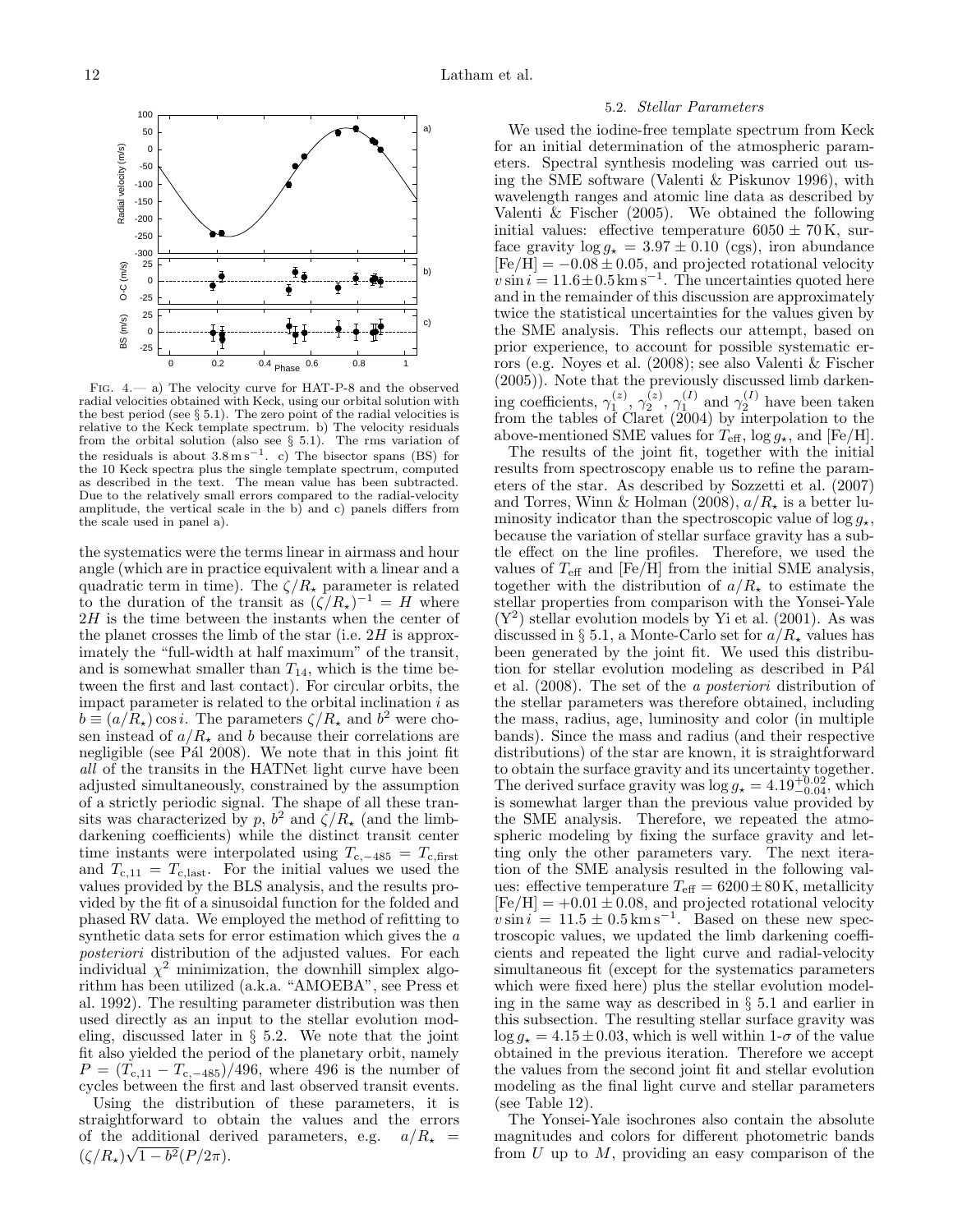| BJD<br>$(2,454,000+)$                                                | Phase<br>$(-33+)$                      | $\rm RV$<br>$(m s^{-1})$                  | $\sigma_{\rm RV}$<br>$(m s^{-1})$ | BS<br>$(m s^{-1})$                    | $\sigma_{\rm BS}$<br>$(m s^{-1})$ |
|----------------------------------------------------------------------|----------------------------------------|-------------------------------------------|-----------------------------------|---------------------------------------|-----------------------------------|
| 336.83041<br>.<br>336.83906<br>.<br>337.79687<br>.<br>337.91459<br>. | 0.2188<br>0.2216<br>0.5329<br>0.5712   | $-240.9$<br>0.0<br>$-47.4$<br>$-19.4$     | 4.3<br>.<br>3.9<br>3.8            | $-3.8$<br>$-11.1$<br>$-4.3$<br>$-1.2$ | 12.9<br>13.7<br>12.8<br>12.8      |
| 338.80841<br>.<br>338.91425<br>.<br>339.79280<br>.                   | 0.8618<br>0.8962<br>1.1818             | $+27.0$<br>0.0<br>$-243.7$                | 3.6<br>3.6<br>3.4                 | $-0.9$<br>$+8.5$<br>$-1.5$            | 12.8<br>11.9<br>12.8              |
| 343.86602<br>.<br>344.99747<br>.<br>396.80973<br>.<br>427.80583<br>. | 2.5058<br>2.8736<br>19.7159<br>29.7916 | $-100.9$<br>$+21.4$<br>$+49.3$<br>$+61.6$ | 4.4<br>4.6<br>5.0<br>5.5          | $+8.8$<br>$+0.3$<br>$+4.8$<br>$+0.2$  | 11.9<br>12.4<br>12.5<br>12.8      |

TABLE 11 Relative Radial-Velocity Measurements of HAT-P-8

TABLE 12 Stellar Parameters for HAT-P-8

| Parameter                        | Value                  | Source         |
|----------------------------------|------------------------|----------------|
| $T_{\text{eff}}(K) \dots \dots$  | $6200 \pm 80$          | $\rm SME^{a}$  |
| $[Fe/H]$                         | $+0.01 \pm 0.08$       | SME            |
| $v \sin i \, (\text{km s}^{-1})$ | $11.5 \pm 0.5$         | SME            |
| $M_{\star}(M_{\odot})\ldots$ .   | $1.28 \pm 0.04$        | $Y^2+LC+SME^b$ |
| $R_{\star}$ $(R_{\odot})$        | $1.58^{+0.08}_{-0.06}$ | $Y^2+LC+SME$   |
| $\log q_{\star}$ (cgs)           | $4.15 \pm 0.03$        | $Y^2+LC+SME$   |
| $L_{\star}$ $(L_{\odot})$        | $3.3^{+0.4}_{-0.3}$    | $Y^2+LC+SME$   |
| $M_V$ (mag)                      | $3.48 \pm 0.12$        | $Y^2+LC+SME$   |
| Age $(Gyr) \ldots$               | $3.4 \pm 1.0$          | $Y^2+LC+SME$   |
| Distance $(pc)$ .                | $230 \pm 15$           | $Y^2+LC+SME$   |

 ${}^{a}$ SME = 'Spectroscopy Made Easy' package for analysis of high-resolution spectra Valenti & Piskunov (1996). See text.

 ${}^{b}Y^{2}+LC+SME = Yale-Yonsei$  isochrones (Yi et al.

2001), light curve parameters, and SME results. estimated and the observed magnitudes and colors. Using these data, we determined the  $V - I$  model color,  $(V - I)_{YY} = 0.58 \pm 0.02$ . We have compared the  $(V-I)_{YY}$  color to published observational data, and found that our model color agrees well with the observed TASS color of  $(V - I)_{TASS} = 0.62 \pm 0.09$  (see Droege et al. 2006). Hence, the star is not affected by interstellar reddening within the errors, since  $E(V-I) \equiv$  $(V-I)_{\text{TASS}} - (V-I)_{\text{YY}} = 0.04 \pm 0.10$  (the galactic latitude of HAT-P-8 is  $b = -21°22'$ . For estimating the distance of HAT-P-8, we used the absolute magnitude  $M_V = 3.48 \pm 0.12$  (resulting from the isochrone analysis, see also Table 12) and the  $V_{\text{TASS}} = 10.30 \pm 0.07$ observed magnitude. These two yield a distance modulus of  $V_{\text{TASS}} - M_V = 6.82 \pm 0.14$ , i.e. a distance of  $d = 230 \pm 15$  pc.

#### 5.3. Planetary and Orbital Parameters

As described in Pál et al.  $(2008)$ , the planetary parameters and their uncertainties can be derived by the direct combination of the *a posteriori* distributions of the light curve, radial-velocity and stellar parameters. We found that the mass of the planet is  $M_p = 1.52^{+0.18}_{-0.16} M_J$ , the radius is  $R_p = 1.50^{+0.08}_{-0.06} R_J$  and its density is  $\rho_p =$  $0.568 \pm 0.048$  g cm<sup>-3</sup>. The final planetary parameters are also summarized at the bottom of Table 13.

## 5.4. Excluding Blend Scenarios

Following Torres et al. (2007), we explored the possibility that the measured radial velocities are not real, but

instead are caused by distortions in the spectral line profiles due to contamination from an unresolved eclipsing binary. In that case the "bisector span" of the average spectral line should vary periodically with amplitude and phase similar to the measured velocities themselves (Queloz et al. 2001; Mandushev et al. 2005). We crosscorrelated each Keck spectrum against a synthetic template matching the properties of the star (i.e. based on the SME results, see  $\S 5.2$ , and averaged the correlation functions over all orders blueward of the region affected by the iodine lines. From this representation of the average spectral line profile we computed the mean bisectors, and as a measure of the line asymmetry we computed the "bisector spans" as the velocity difference between points selected near the top and bottom of the mean bisectors (Torres et al. 2005). If the velocities were the result of a blend with an eclipsing binary, we would expect the line bisectors to vary in phase with the photometric period with an amplitude similar to that of the velocities. Instead, we detect no variation in excess of the measurement uncertainties (see Fig. 4c). Therefore, we conclude that the velocity variations are real and that the star is orbited by a Jovian planet. We note here that the mean bisector span ratio relative to the radial-velocity amplitude is the smallest ( $\sim$  0.026) among all the HATNet planets, indicating an exceptionally high confidence that the RV signal is not due to a blend with an eclipsing binary companion.

#### 6. DISCUSSION

In this paper we describe the procedures and observations that we use to follow up transiting-planet candidates identified by wide-angle ground-based photometric surveys, and we report the status of our efforts to follow up 32 candidates identified in HATNet field G205.

Initial spectroscopic observations obtained with the CfA Digital Speedometers disclosed that twelve of the candidates showed variable radial velocities with amplitudes of at least a few km s−<sup>1</sup> , indicating that in each case the companion responsible for the velocity variations must be too massive to be a planet. We accumulated enough observations for ten of these spectroscopic binaries to allow the derivation of orbital solutions. Eight of these orbits have parameters that are consistent with the photometric ephemerides, thus proving that the stellar companion is the source of the transit-like light curve. For all but two of these eight eclipsing binaries the original HATNet photometric period turned out to be half of the true orbital period, presumably because the primary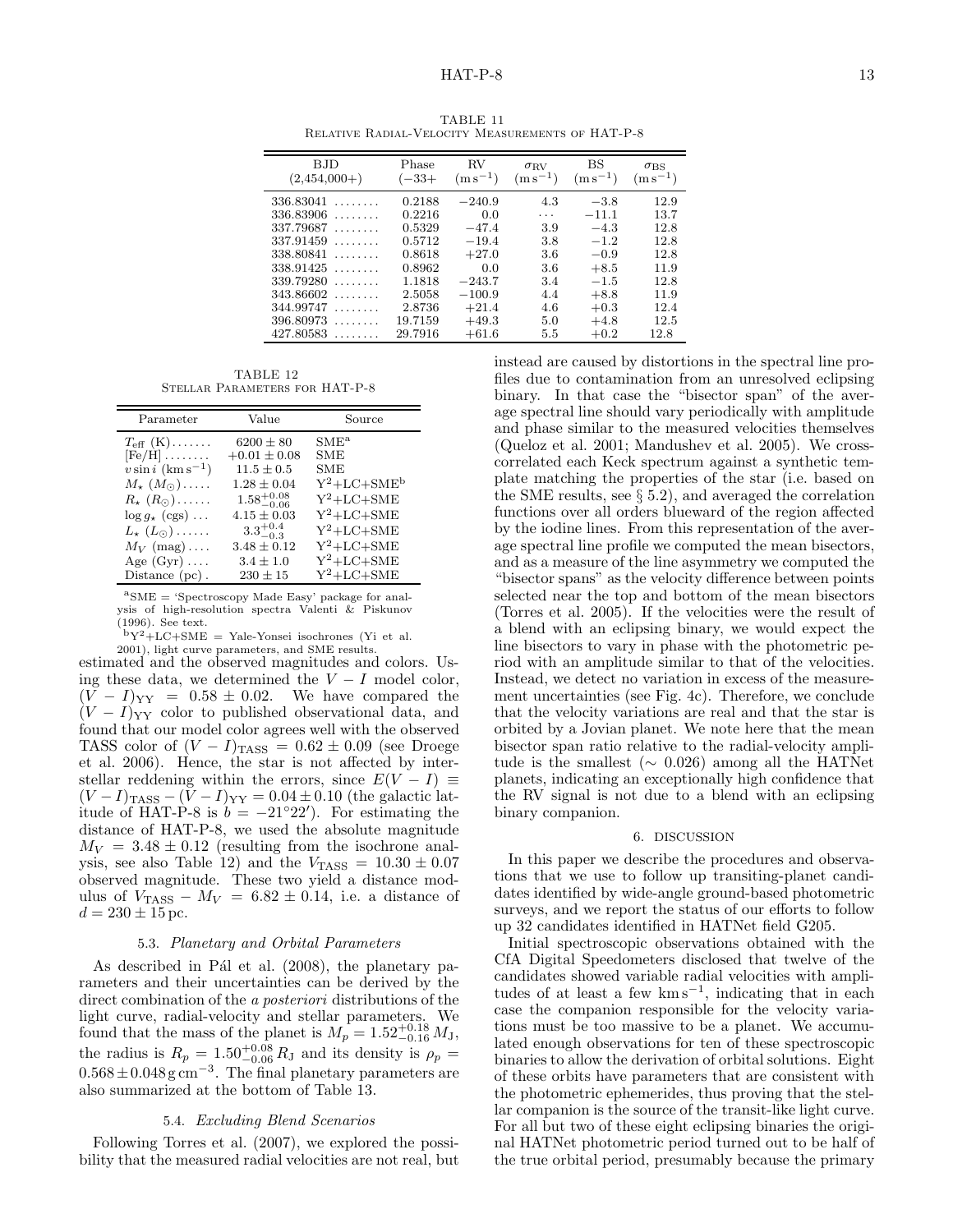TABLE 13 Orbital and planetary parameters

| Parameter                                                                                                                                                                                                                                           | Value                                                                                                                                                                                                        |
|-----------------------------------------------------------------------------------------------------------------------------------------------------------------------------------------------------------------------------------------------------|--------------------------------------------------------------------------------------------------------------------------------------------------------------------------------------------------------------|
| Light curve parameters<br>$P$ (days)<br>$E$ (BJD $- 2,400,000$ )<br>$T_{14}$ (days) <sup>a</sup><br>$T_{12} = T_{34}$ (days) <sup>a</sup><br>$a/R_{\star}$<br>$R_p/R_{\star}$<br>$b \equiv a \cos i/R_{\star} \dots \dots \dots \dots$<br>$i$ (deg) | $3.076320 \pm 0.000004$<br>$54,437.67582 \pm 0.00034$<br>$0.1587 \pm 0.0011$<br>$0.0144 \pm 0.0010$<br>$6.35_{-0.17}^{+0.34}$<br>$0.0953 \pm 0.0009$<br>$0.32^{+0.09}_{-0.19}$<br>$87^\circ 5^{+1.9}_{-0.9}$ |
| Spectroscopic parameters                                                                                                                                                                                                                            |                                                                                                                                                                                                              |
| $K \, (\text{m s}^{-1}) \, \ldots \ldots \ldots \ldots$<br>$\gamma$ (km s <sup>-1</sup> )                                                                                                                                                           | $153.1 \pm 3.9$<br>$22.53 \pm 0.28$<br>$0$ (adopted)                                                                                                                                                         |
| Planetary parameters                                                                                                                                                                                                                                |                                                                                                                                                                                                              |
| $M_p(M_{\rm J})$<br>$R_p(R_J)$<br>$C(M_p, R_p)$<br>$\rho_p$ (g cm <sup>-3</sup> )<br>$a$ (AU)<br>$\log g_p$ (cgs)                                                                                                                                   | $\substack{1.52_{-0.16}^{+0.18} \\ 1.50_{-0.08}^{+0.08}}$<br>0.77<br>$0.568 \pm 0.048$<br>$0.0487 \pm 0.0026$<br>$3.23 \pm 0.03$                                                                             |
| $T_{eq}$ (K)                                                                                                                                                                                                                                        | $1700 \pm 35$<br>$0.061 \pm 0.003$                                                                                                                                                                           |

 ${}^aT_{14}$ : total transit duration, time between first to last contact;  $T_{12} = T_{34}$ : ingress/egress duration, namely the times between first and second, or third and fourth contact.

and secondary eclipses were not distinguishable in the HATNet photometry, implying that the two stars must be similar. Given the shallowness of the observed dips, the eclipses must be grazing, a conclusion that is supported by the fact that we were able to detect the spectrum of the secondary and derive double-lined orbits for six of the seven. For the two eclipsing binaries where the orbital period matches the original HATNet photometric period, the companions are M dwarfs, small enough to produce a transit-like light curve with full eclipses of the F-star primary but no detectable secondary eclipses (Beatty et al. 2007).



Fig. 5.— Mass–radius diagram for published transiting extrasolar planets. The data are taken from Torres, Winn & Holman (2008), and www.exoplanet.eu. Filled circles mark HATNet discoveries, and the large filled circle marks HAT-P-8b. Overlaid are Baraffe et al. (2003) (zero insolation planetary) isochrones for ages of 0.5 Gyr (upper, dotted line) and 5 Gyr (lower dashed-dotted line), respectively. HAT-P-8b lies well above the main stream for Hot Jupiters.

Two of the single-lined spectroscopic binaries have orbital periods considerably longer than the HATNet photometric periods. Thus the unseen companion responsible for the orbital motion can not be the source of the transit-like light curve. Possible explanations include hierarchical triple systems with an eclipsing companion to either one of the stars in the observed outer orbit, or a quadruple system with an eclipsing binary in a much wider orbit than the one observed. The eclipsing binary could even be an accidental alignment, unresolved in our images. There is also the possibility that the original HATNet detection was a photometric false alarm.

We also used the spectra from the CfA Digital Speedometers to estimate the effective temperature and surface gravity of the candidate stars. In seven cases our spectroscopic gravities implied that the stars are giants, too large to allow detection of a transiting planet with HATNet, let alone that with such short periods, such putative planets would orbit inside the giant star. The possible explanations for these systems are similar to those in the previous paragraph. Either the giant is diluting the light of an eclipsing binary, or the photometric detection is a false alarm. Indeed, one of the giants is also the primary in one of the two spectroscopic binaries discussed in the previous paragraph.

Four of the candidates are rotating too rapidly to allow very precise radial-velocity measurements, and two of these also showed large velocity variations based on the CfA spectra. Thus these four candidates were not pursued further.

Four of the candidates have not yet been followed up with initial reconnaissance spectroscopy because they are fainter than  $V = 13.0$  mag and difficult targets for the old CfA Digital Speedometers. We plan to follow them up in the near future with the Tillinghast Reflector Echelle Spectrograph, a modern fiber-fed echelle spectrometer that has recently come into operation at FLWO.

Spectra obtained with the CfA Digital Speedometers failed to show velocity variations at the level of about 0.5 to 1.0 km s<sup>−</sup><sup>1</sup> for seven of the candidates. Two of these were subsequently withdrawn as photometric false alarms. One is quite hot and has not yet been followed up with very precise radial velocities. One is a member of a close visual binary where the companion is a spectroscopic binary that is likely to be the source of the dip in the HATNet light curve. Two are the components of another visual binary, one of which was previously confirmed as the host of the transiting planet HAT-P-1b. In this paper we report that the seventh of these candidates is also a planet, HAT-P-8b.

Our newly confirmed planet has mass  $M_{\rm p}$  =  $1.52_{-0.16}^{+0.18} M_{\text{J}}$  and radius  $R_{\text{p}} = 1.50_{-0.06}^{+0.08} R_{\text{J}}$ , which places it among the most inflated of the transiting Hot Jupiters currently known (see Figure 5). The  $3.3 L_{\odot}$  luminosity of the host star and the  $a = 0.0487 \pm 0.0026$  AU semimajor axis correspond to an equivalent semi-major axis of  $a = 0.026 \text{ AU}$  if this object orbited our Sun and received the same flux. (Note, however, that the spectrum of the solar flux would be different). The theoretical radius from Fortney et al.  $(2008)$  would be  $1.32R_J$ ,  $1.25R_J$ and  $1.17R<sub>J</sub>$ , respectively, for ages of  $300 \,\mathrm{Myr}$ ,  $1 \,\mathrm{Gyr}$  and 4.5 Gyr, assuming coreless models, and 0.02 AU orbital distance. HAT-P-8b with its  $1.50^{+0.08}_{-0.06} R_{\text{J}}$  radius is thus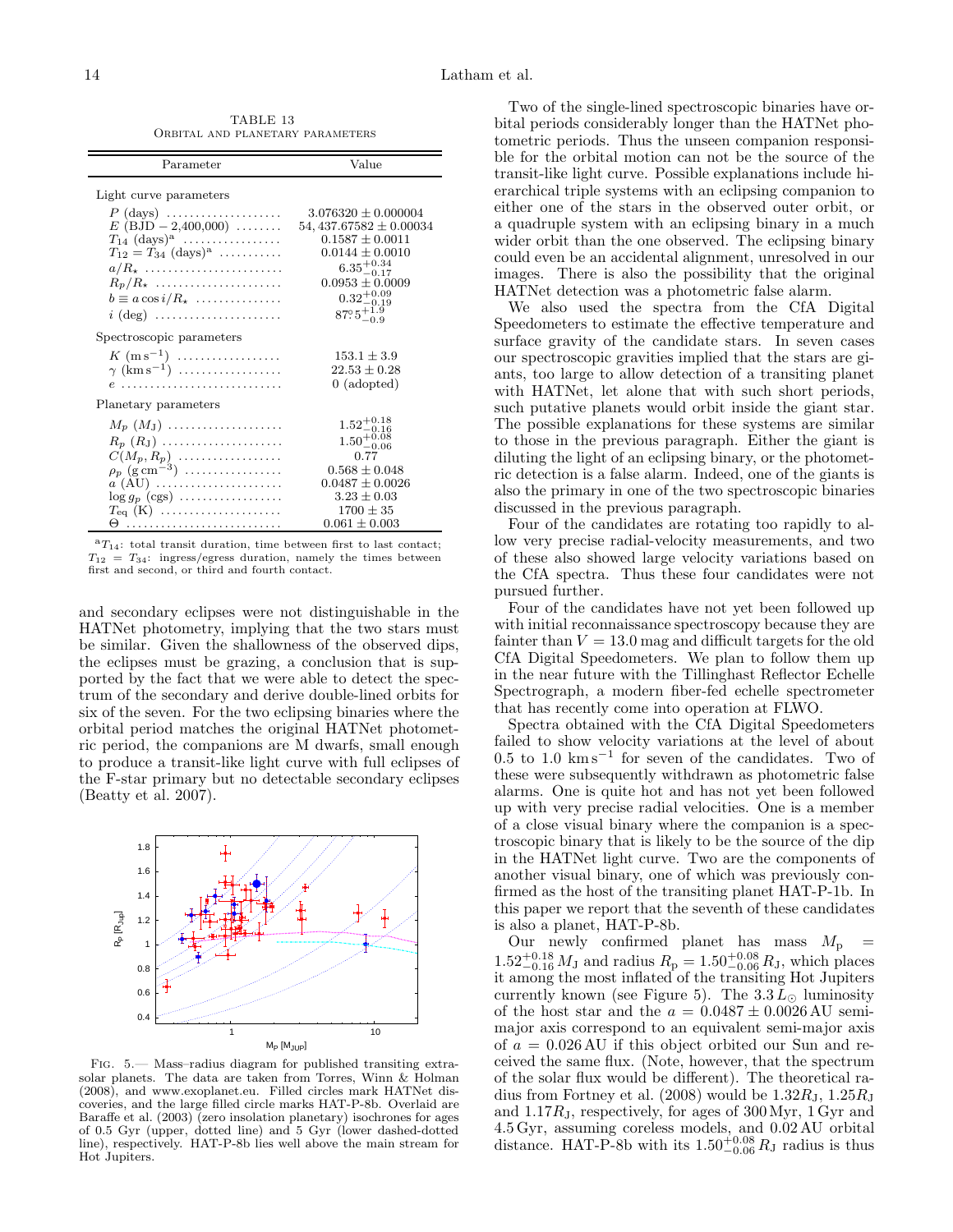inflated at the 2-3- $\sigma$  level. This is also consistent with Liu et al. (2008), where the  $1.5 M<sub>J</sub>$  mass and  $0.026 \text{ AU}$ equivalent solar distance yields such a large equilibrium radius only if the ratio between core heating power and insolation power is as high as  $2 \times 10^{-3}$ . The equilibrium time-scale for the radius evolution would be very short, approx 20 Myr. For comparison, WASP-5b (Anderson et al. 2008) has a similar mass  $(1.58 M_{\rm J})$ , but its radius is only  $1.09 R<sub>J</sub>$ .



Fig. 6.— The period vs. surface gravity diagram for published transiting extrasolar planets. The data are taken from Torres, Winn & Holman (2008), and www.exoplanet.eu. Filled circles mark HATNet discoveries, and the large filled circle marks HAT-P-8b, which lies on the main stream for Hot Jupiters, if the supermassive planets, such as HAT-P-2b and XO-3b, are ignored.

HAT-P-8b is also offset to the high-mass side of the period–mass relation. Planets with orbital periods similar to HAT-P-8b tend to have smaller masses, around  $0.8 M<sub>J</sub>$  as compared to the  $1.52 M<sub>J</sub>$  mass of HAT-P-8b. However, with the discovery of more massive planets, such as HAT-P-2b (Bakos et al. 2007), XO-3b (Johns-Krull et al. 2008), and Corot-Exo-3b (Deleuil et al. 2008) the period–mass relation has become less clear-cut. Although the mass and radius of HAT-P-8b are larger than usual, together they imply an unremarkable surface gravity,  $log q = 3.23 \pm 0.03$  (cgs), and HAT-P-8b falls tightly on the period–surface gravity relations reported by Southworth et al. (2007) and by Torres, Winn & Holman (2008).

The Safronov number of HAT-P-8b is  $\Theta = 0.061 \pm$ 0.003, indicating that it belongs to the so-called Class-I planets as defined by Hansen & Barman (2007). Curiously, HAT-P-8b lies at the very hot end of the distribution in the equilibrium temperature vs. Safronov number diagram. All the hotter transiting planets are in Class II. Furthermore, while "inflated" planets mostly belong to Class II, HAT-P-8b has an inflated radius, yet belongs to Class I. With the recent discovery of several new transiting exoplanets, the Safronov dichotomy is becoming less pronounced, e.g. WASP-11b/HAT-P-10b (West et al. 2008; Bakos et al 2008) falls in between the two groups,

and the high- and low-mass exoplanets also seem to fall outside these groups.

The incident flux on HAT-P-8b is  $1.91 \times 10^9$  erg s<sup>-1</sup> cm−<sup>2</sup> , placing it in the pM class, as defined by Fortney et al. (2008). This implies that HAT-P-8b has significant opacity due to the absorption by molecular TiO and ViO in its atmosphere, leading to a temperature inversion and a hot stratosphere. This could be tested with future *Spitzer Space Telescope* observations. Based on its mass and incident flux, HAT-P-8b is similar to TrES-3 (O'Donovan et al. 2007).

The Transiting Exoplanet Survey Satellite (TESS) is under study for a NASA SMEX mission to survey the entire sky for nearby bright transiting planets. The TESS cameras are similar to the HATNet cameras, with a similar pixel size and similar image quality. Thus TESS will share some of the same challenges that HATNet has faced in following up transiting-planet candidates. TESS will observe targets selected from an input catalog, with the goal of avoiding evolved stars. This should eliminate one source of false positives that has plagued the magnitudelimited ground-based photometric surveys. In the case of HATNet field G205, 8 out of 28 candidates proved to be evolved stars. In addition, the most interesting targets for TESS will be the nearest and brightest stars, for example roughly 50,000 Main Sequence stars from the Hipparcos Catalogue. Because these stars have been much better studied over the years than the fainter stars typical of the HATNet candidates, much more will be known about them ahead of time. TESS will achieve roughly ten times better limiting photometric precision than HATNet, and the frequency of grazing eclipsing binaries masquerading as transiting planets will be much smaller for light curves with shallower dips, compared to the 7 grazing eclipsing binaries out of 28 candidates found in HATNet field G205. On the other hand, some of the shallower dips will be due to fainter eclipsing binaries that contaminate the light of the primary targets. These will pose a difficult challenge in the follow-up of TESS candidates.

HATNet operations have been funded by NASA grants NNG04GN74G, NNX08AF23G and SAO IR&D grants Work by G.A.B. was supported by NASA through Hubble Fellowship Grant HST-HF-01170.01-A and by the Postdoctoral Fellowship of the NSF Astronomy and Astrophysics Program. We acknowledge partial support also from the Kepler Mission under NASA Cooperative Agreement NCC2-1390 (D.W.L., PI). G.T. acknowledges partial support from NASA under grant NNG04LG89G, G.K. thanks the Hungarian Scientific Research Foundation (OTKA) for support through grant K-60750. We thank for the help of F. Pont, F. Bouchy and A. Shporer in the initial spectroscopy of HTR205-024. This research has made use of Keck telescope time granted through NOAO (program A285Hr).

# REFERENCES

- Anderson, D. R., Gillon, M., Hellier, C., Maxted, P. F. L., Pepe, F., Queloz, D., Wilson, D. M., Collier Cameron, A. 2008, MNRAS, 387, L4
- Bakos, G. A., Lázár, J., Papp, I., Sári, P., & Green, E. M. 2002, PASP, 114, 974
- Bakos, G. Á., Noyes, R. W., Kovács, G., Stanek, K. Z., Sasselov, D. D., & Domsa, I. 2004, PASP, 116, 266
- Bakos, G. Á., Kovács, G., Torres, G., Fischer, D. A., Latham, D. W., Noyes, R. W., Sasselov, D. D., Mazeh, T., et al. 2007a, ApJ, 670, 826